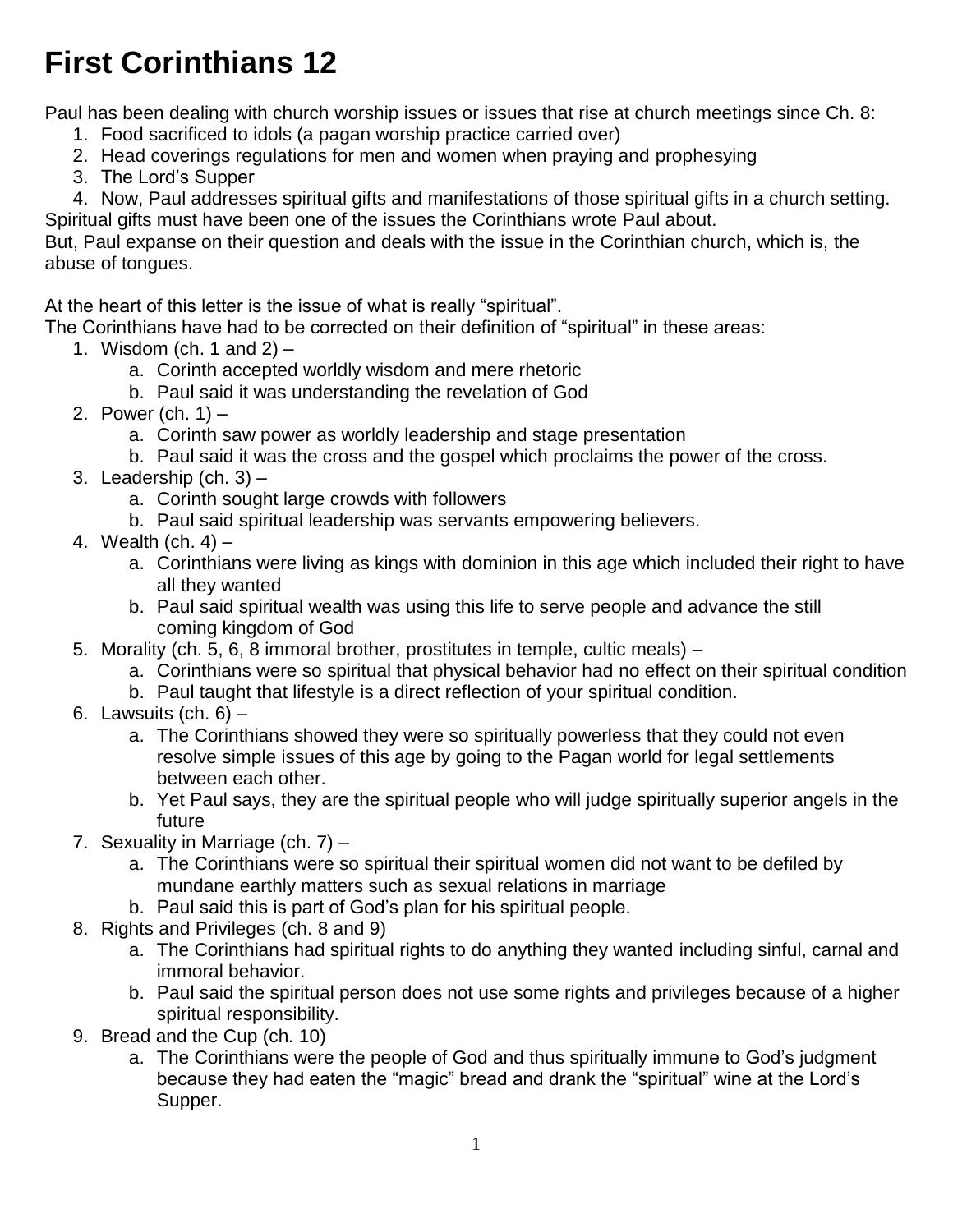- b. Paul said Israel was baptized and enter God's plan at the Red Sea, ate the spiritual food called manna and drank water from the spiritual rock that was Christ yet they were scattered like debris from a hurricane in the wilderness by the judgment of God.
- 10.Spiritual Gifts
	- a. The Corinthians misunderstand the source and purpose of spiritual gifts because they misunderstand everything that is spiritual
- b. Paul is going to instruct them and relieve them of the ignorance concerning spiritual gifts. 11.Physical resurrection
	- a. The Corinthians reject the concept that the physical body will rise from the grave.
	- b. Paul explains that is what happened to Jesus and it is the eventual end of every believer. The physical body will be resurrected as a spiritual body.

Paul did not see life in the spirit as a life lived removed from the present.

- Instead Paul life in the spirit as a life lived in the weakness of the flesh while simultaneously living in the power of the spirit.
- Our live here is directly connected and empowered by our life in the future.
- Our life in the future has already begun even before our life here has ended.

Corinth is a young church that has come out of pagan worship and not Judaism. In antiquity it was understood that special people were in touch with the divine power(s) and had special spiritual abilities. This made a person unique and they were marked as a "spiritual" person. Yet, that person may not be virtuous, righteous and good.

Rivalries are a problem in this church:

- 1. Rivalries between followers of Peter, Paul, Apollos and Christ.
- 2. Rivalries between members involving law suits.
- 3. Rivalries between married and not married.
- 4. Rivalries between husbands and their overly spiritual wives.
- 5. Rivalries between men and women concerning who covers their head
- 6. Rivalries between the wealthy and the lower class at the Lord's Supper.
- 7. Now, in chapter 12, rivalries among those with certain spiritual gifts.

These passages of scripture are difficult because:

- 1. Our ignorance of these events and the extent of their manifestations.
- 2. Our lack of similar verses addressed to other churches.

Chrysostom (born in 347 in Antioch, Syria) said even in his day there was so much ignorance concerning these verse that he himself was perplexed.

It seems clear that there were supernatural manifestations occurring among the Corinthians. Many of the members of the church found themselves in possession of exceptional spiritual gifts. The problem for them was:

- 1. These gifts did not make the possessor more mature, more spiritual or more moral.
- 2. To the young, immature believers in Corinth the gifts became a source of competition, showmanship and rivalries that harmed the church.
- 3. The Corinthians were familiar with pagan spiritual manifestations that included incantations, spiritual speaking and demonic manifestations.
- 4. Certain gifts were sought after because they brought attention to the person using the gift and individuals then became proud and arrogant.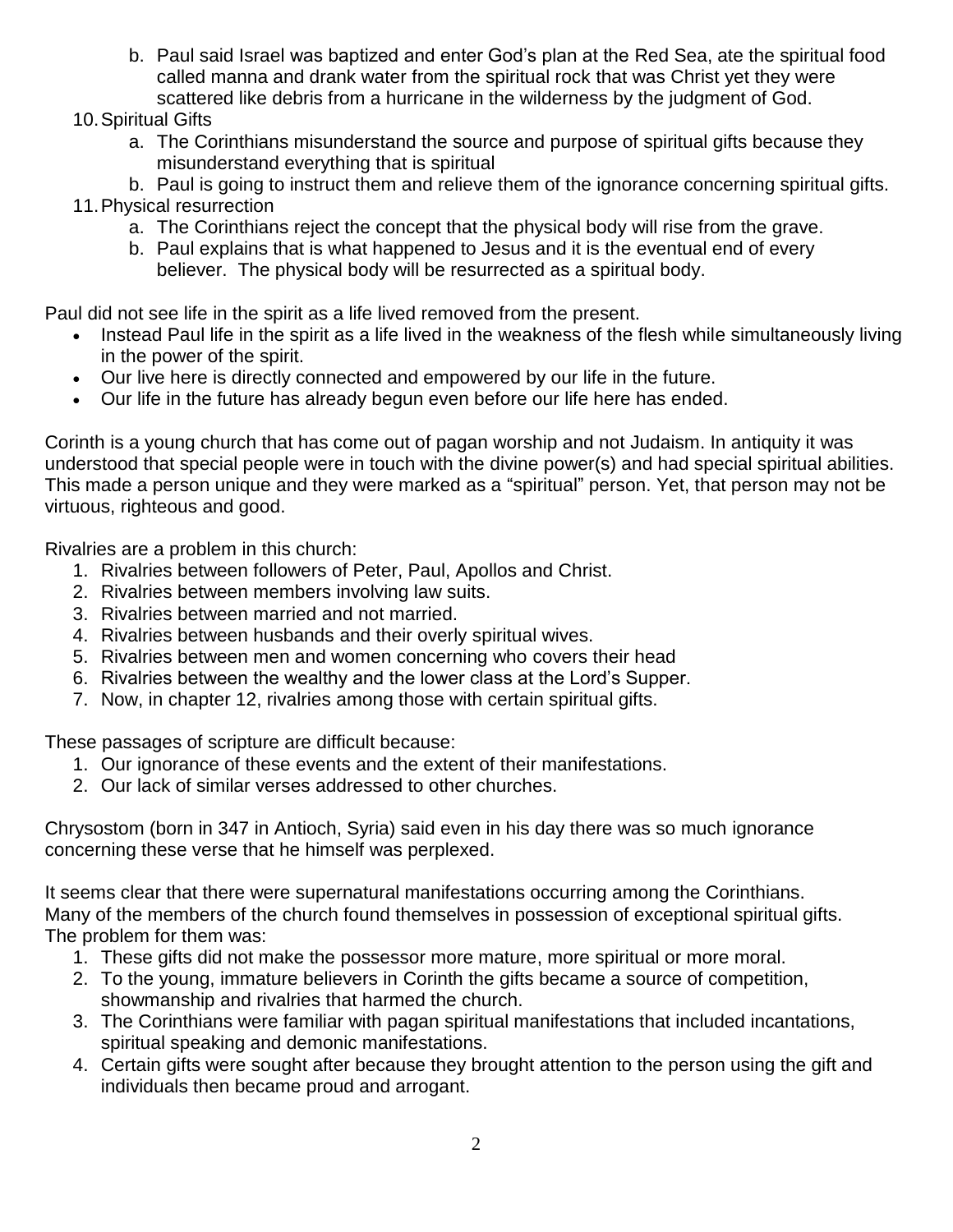Everybody has a gift, but not everybody is living holy, virtuous or Christ-like.

God never judged a city or an individual for not producing miracles or manifesting spiritual gifts, but he did destroy them for wickedness and evil. And, believers are rebuked for not producing the fruit of the spirit and righteousness in their lives.

#### **12:1**

| $\overline{\text{Hepi}}$ | $\delta \dot{\varepsilon}$ | $\tau$ $\omega$ | πνευματικών,                    | άδελφοί, ού |  | θέλω ὑμᾶς ἀγνοεῖν.                        |
|--------------------------|----------------------------|-----------------|---------------------------------|-------------|--|-------------------------------------------|
|                          |                            |                 | Now about the spiritual matters |             |  | brothers I do not wish you to be ignorant |

These first three verses are important because they set the direction for the next three chapters. Many times these three verses are skipped and study of the gifts begins in 12:4. The problem with skipping these verses is that we may miss Paul's attitude and purpose for writing and saying what he does.

"Now about" as in 7:1 and 8:1 probably refers to topics from their letter. "Now about" introduces a new topic.

The issue here concerns the proper identification of "who is the spiritual man." Chapter 13 reveals this.

πνευματικῶν (*pneumatikon*) could be translated as masculine ("spiritual ones") or neuter ("spiritual things"). The word "gifts" is not in the Greek, but is added for clarity. But, the addition of "gifts" may distract from the fact that Paul is talking about, "What is a "spiritual man" and is explaining that spiritual manifestations through the man does not prove the man is "spiritual" or mature/approved. Support for "spiritual men" ("spiritual ones" or "spiritual people") comes from:

- 1 Cor. 2:15 "The spiritual man makes judgments about all things, but he himself is not subject ao any man's judgment."
- 1 Cor. 3:1 "Brothers, I could not address you as spiritual but as worldy mere infants in Christ."
- 1 Cor. 14:37 "If anybody thinks he is a prophet or spiritually gifted, let him acknowledge that what I am writing to yhou is the Lord's command. If he ignores this, he himself will be ignored."

 (*pneumatikos*) is used as an adjective 15 times in First Corinthians. Paul uses the same word only 9 other times in all of his letters combined (and, never more than 3x in any one letter). If Paul is talking about spiritual gifts he will use the word charisma as he does in 12:4 and 12:9 and several other places.

"brothers" indicates Paul is seeking unity and is still recognizing that they are in the Lord.

"I do not wish you to be ignorant" is a formula for information that must not be understood if one is to properly understand Paul. Also:

- Romans  $1:13 a$  harvest
- $\cdot$  11:25 Israel
- $\bullet$  2 Cor. 1:8 hardships
- $\bullet$  1 Thes. 4:13 the dead in Christ and end times

Paul's compassion for his "brothers" does not allow him to leave them ignorant concerning this issue.

#### **12:2**

|  |  |  |  | <u>οΐδατε ότι ότε έθνη ἦτε πρὸς τὰ εἴδωλα τὰ ἄφωνα</u> ω <u>ος</u> |  |
|--|--|--|--|--------------------------------------------------------------------|--|
|  |  |  |  | You know that when nations you were to the idols business however  |  |

[ἂν](http://strongsnumbers.com/greek/302.htm) [ἤγεσθε](http://strongsnumbers.com/greek/71.htm) [ἀπαγόμενοι.](http://strongsnumbers.com/greek/520.htm) You were led being led away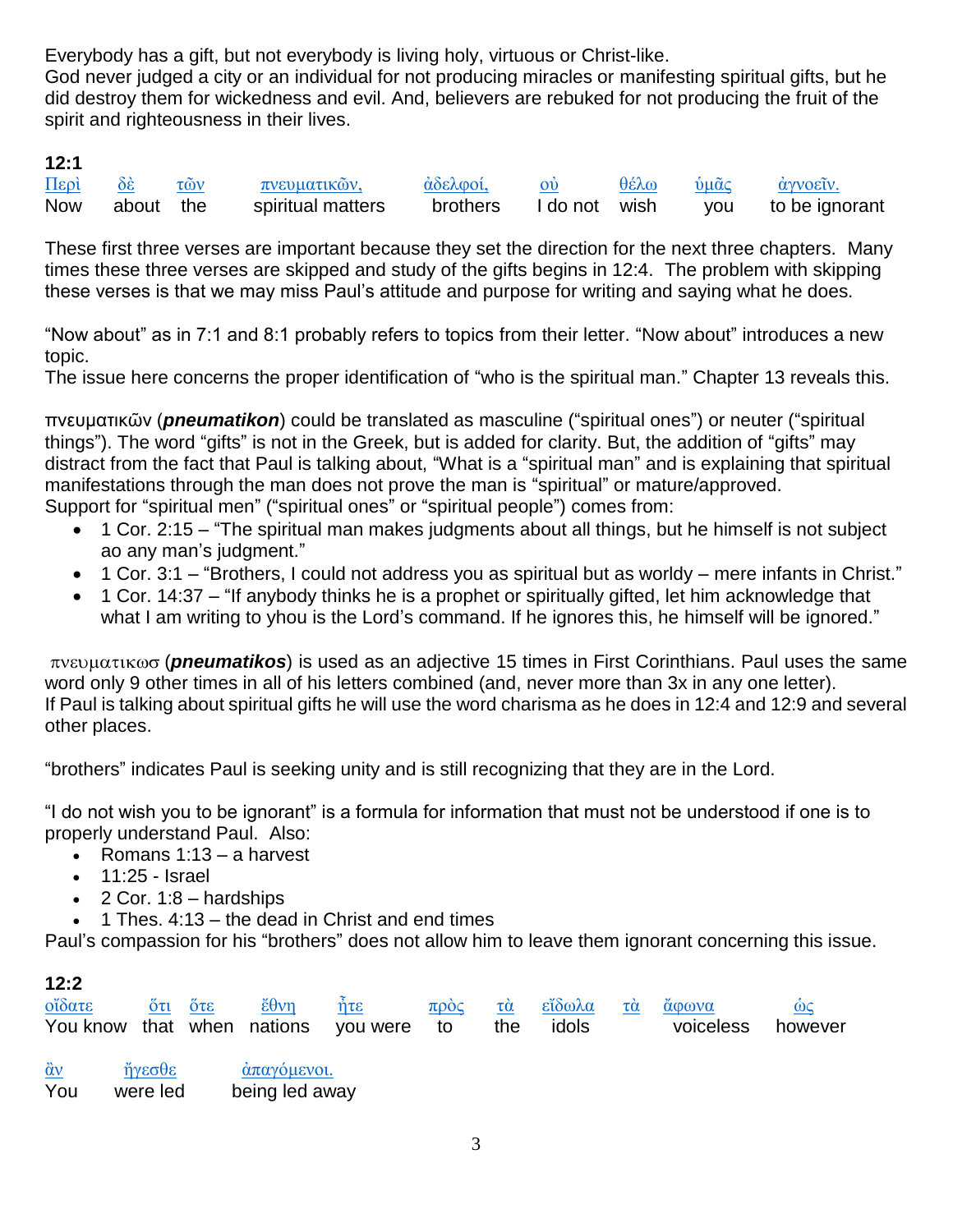This verse is not complete or correct grammatically in the Greek.

"led astray" is a verb used to refer to the leading away of a prisoner or a condemned criminal as in Mark 14:44 and Mark 15:16.

"Dumb idols" indicates that are totally mute and cannot even answer or speak, let alone intervene in the lives of their worshippers. Hab. 2:18-19:

"Of what value is an idol, since a man has carved it? Or an image that teaches lies? For he who makes it trusts in his own creation; he makes idols that cannot speak. Woe to him who says to wood, 'Come to life!' Or to lifeless stone, 'Wake up!' Can it give guidance? It is covered with gold and silver; there is no breath in it. But the Lord is in his holy temple; let all the earth be silent before him." – Habakkuk 2:18-20

"being led away" (apagomenoi) emphasizes the thoughtless following of these worthless idols because the people knew nothing better or different. They were led by local customs and pagan priests, but not by divine revelation or will.

Paul begins his teaching with something they are familiar with, Pagan worship.

- 1. Paul may be reminding them of their complete lack of experience with actual spiritual speech since idols could not even talk or communicate. This comes from his Jewish background that complete scorned idols.
- 2. Paul may be making a contrast to previous demonic manifestations which included ecstatic experiences and inspired utterances. This comes from the fact that Paul knows that idols are backed by demon powers.

The idols were mute but demon spirits still spoke through these idols when the demon spirit would manifest in a worshipper.

"*The sacrifices of pagans are offered to demons, not to God.*" (1 Cor. 10:20) So, the stone or metal idol was mute but the demon still led people through manifestations.

| 12:3<br>$\delta$ <sub>10</sub><br>therefore      | γνωρίζω<br>make known | $\dot{v}$ $\mu \tilde{v}$<br>to you | $\mathbf{\Huge{\circ}\tau\tau}$<br>that | ούδεις<br>no one                   |           | $\underline{\dot{\epsilon}v}$<br>by | πνεύματι<br>the spirit                                               |
|--------------------------------------------------|-----------------------|-------------------------------------|-----------------------------------------|------------------------------------|-----------|-------------------------------------|----------------------------------------------------------------------|
| $\frac{\theta \epsilon o\tilde{v}}{2}$<br>of God | λαλῶν<br>speaking     | <u>λέγει,</u><br>says               | άνάθεμα<br>a curse                      | Ίησοῦς,<br>Jesus<br>$($ is)        |           | <u>καί</u><br>and                   | $\frac{\partial \dot{\delta} \varepsilon}{\partial \zeta}$<br>no one |
| δύναται<br>can                                   | είπεῖν,<br>to say     | κύριος<br>Lord                      | Ίησοῦς,<br>Jesus                        | $\underline{\epsilon i}$<br>except | <u>μή</u> | $\underline{\dot{\epsilon}v}$<br>by |                                                                      |
| πνεύματι<br>the spirit                           | <u>άγίω.</u><br>holy  |                                     |                                         |                                    |           |                                     |                                                                      |

"Therefore" - Paul brings his opening argument to a close

"I make known to you" is Paul way of solving their ignorance. Paul is going to give them insight/Truth.

Pagan worship will renounce Jesus and all his Lordship stands for. Spiritual worship will support Jesus Lordship and the character of that kingdom.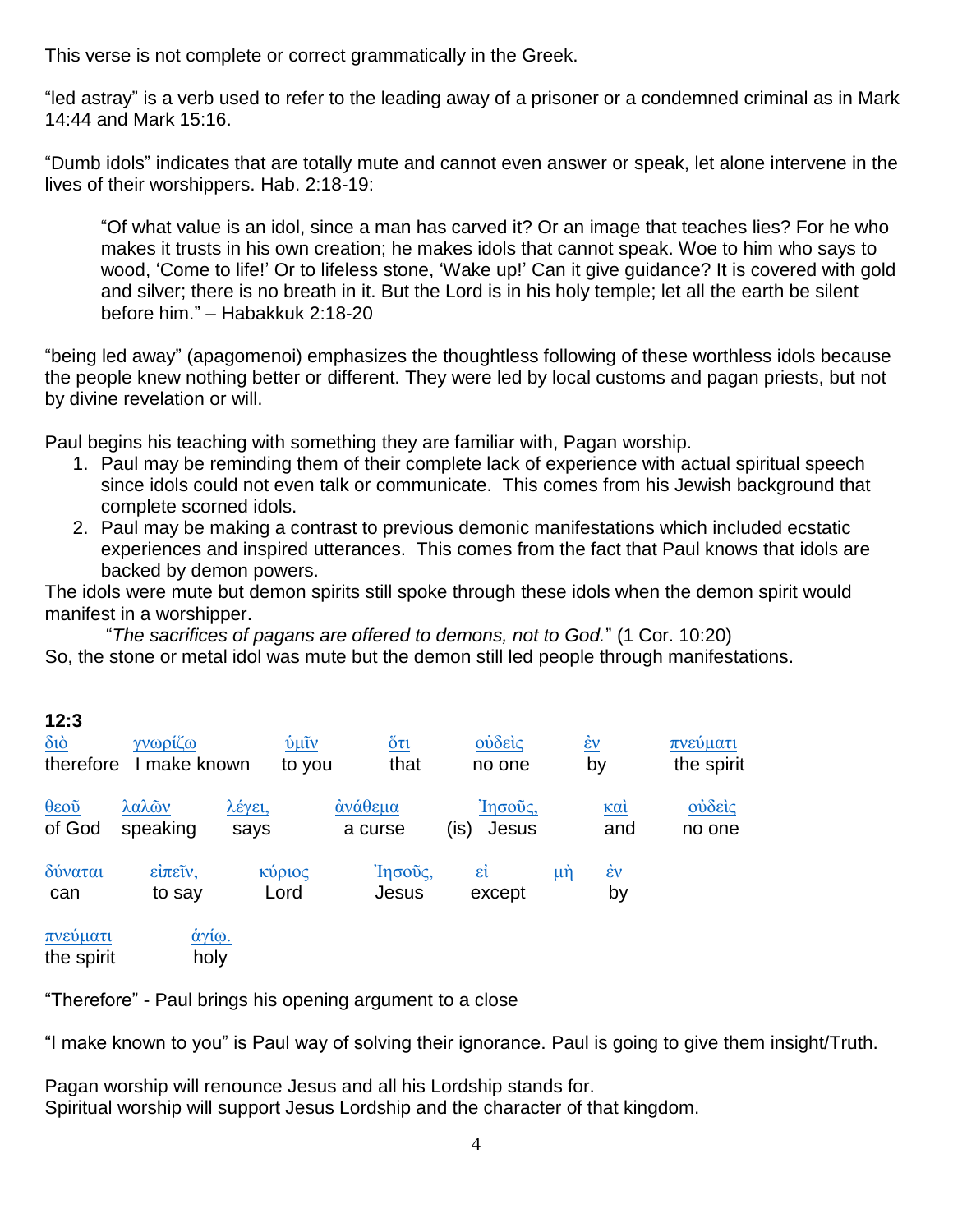Since demons can speak through mute idols not every spiritual utterance is Christian or from the Holy Spirit.

"Therefore I tell you" is "διο γνωριζω υμιν" or "Therefore I make known to you". This must be a response to verse 1 or the information that Paul wants to supply when he says in verse 1 "I do not wish you to be ignorant."

This actually comes across as corrective information to offset their preconceived ideas concerning spiritual things of the pagan world.

Verses 1-3 then could be understood as saying:

*"Because I do not want you ignorant about spiritual manifestations* (12:1) *and because you already have experience with demon spirits* (12:2), *I am going to correct your thinking by first telling you that manifestations of the Holy Spirit have a different focus than the manifestations of demon spirits* (12:3). *Then I am going to tell you how and why the Holy Spirit manifests among the believers* (12:4-end of the section)."

 $\alpha$ v $\alpha$ θεμα ιησουσ or "A curse is Jesus"

**What is Paul referring to when he refers to "Jesus be cursed" and "Jesus is Lord":**

**Option One**: Someone in a church service spoke under the influence of a spirit of a demon or the Spirit of God and said these things. Problems with this include:

- a. Why is Paul not more aggressive in speaking out against someone in the church service saying "Jesus be cursed".
- b. What kind of circumstances in church would have led to, allowed and accepted a spiritual utterance of "Jesus be cursed" to be spoken. It is hard to imagine any.
- c. It is hard to imagine Paul having to instruct a Christian group that saying "Jesus be cursed" is not good

**Option Two:** Someone in a pagan service had said or heard something like this being said by means of ecstatic utterances. In verse 2 Paul mentioned the experiences the Corinthians had when they worshipped idols and demons. This is where the Corinthians had seen spiritual manifestations and heard spiritual utterances but not from the Holy Spirit. The point here would be developed later concerning tongues. Paul would be saying an ecstatic utterance such as tongues is no proof of the presence of the Holy Spirit since ecstatic utterances similar to tongues occurred in the Pagan temples. What matters is if the ecstatic utterance glorified Jesus and recognized his Lordship.

**Option Three:** Paul is using a hypothetical illustration to point out the vast difference of intent between a demon spirit and the Holy Spirit. Both can manifest ecstatic utterances like tongues or prophecy but they have different intents, messages, attitude and lords just like they originate from two different kingdoms. So the reason Paul uses "Jesus be cursed" and "Jesus is Lord" is not as a test of the spirit's (the content of the ecstatic utterance is to be tested in 1 Co. 14:29) but to establish the fact that an ecstatic utterance or inspired speech (prophecy, tongues, spiritual songs, even a sermon) is not necessarily from God.

**Option Four**: In times of persecution Christians were commanded to curse Christ to escape punishment.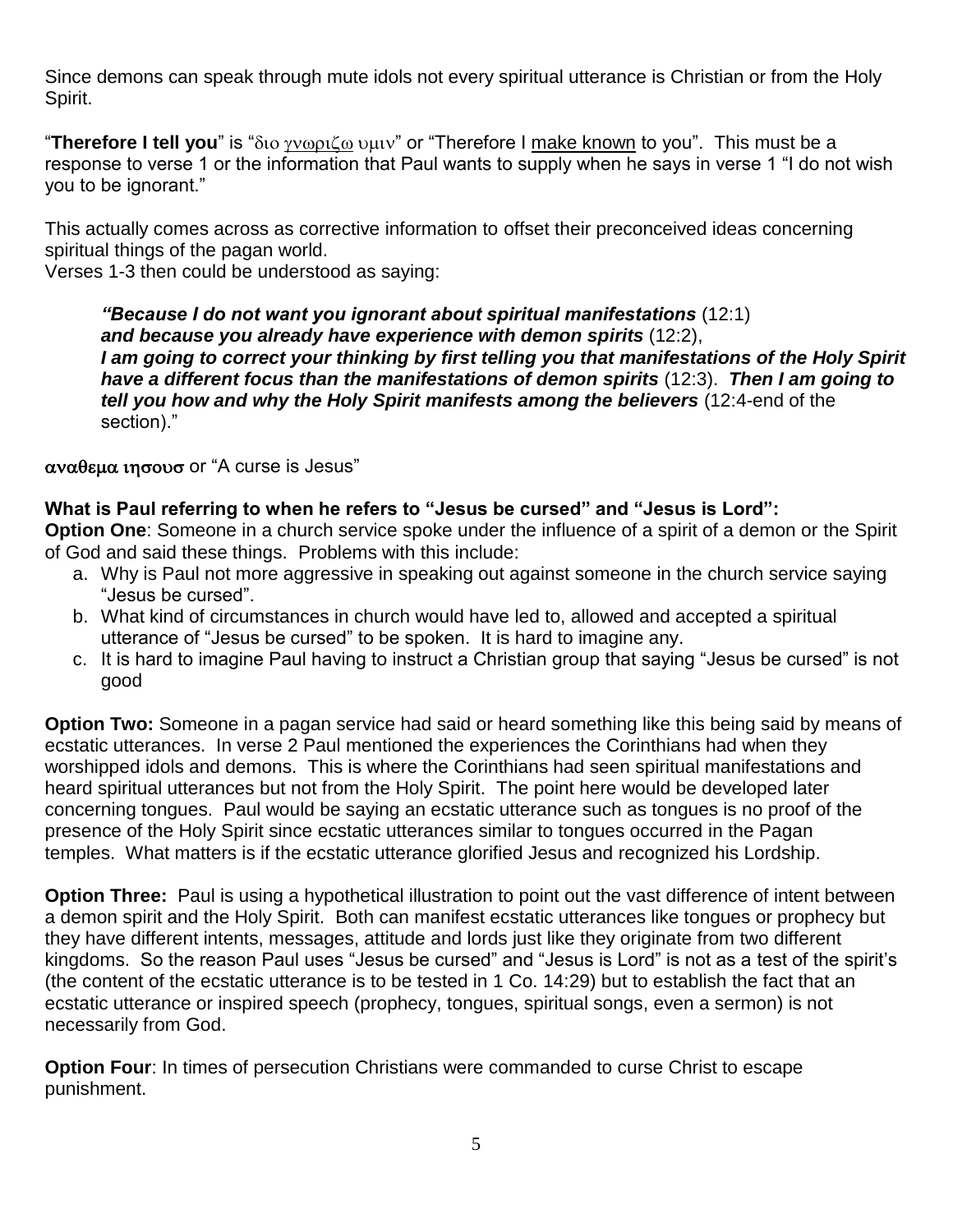**Option Five**: Bad teaching and false application coming from Paul's reference to Christ becoming "a curse for us" in Galatians 3:13. This distortion had surfaced in someone's ecstatic utterance.

Option Six: Curses were part of the Corinthian pagan relious culture. A god could be used to curse an opponent. Notes/inscriptions would be left in a god's temple asking for assistance by sending a curse. Some of these requests for curses have been found (common on lead tablets. From the sanctuary of Demeter in Corinth comes this:

"Hermes of the underworld grant heavy curses."

It is highly possible that some of the Corinthians were using their new God, Jesus, to curse their opponents. Instead, Paul says the spirit would lead people to speak of Jesus as Lord, not as a tool for selfish benefit, personal gain and defeat of opposition. But, do note that in 1 Corinthians 16:22, Paul himself states:

"If anyone does not love the Lord – a curse be on him. Come, O Lord!"

The Corinthians may have heard "Jesus is cursed" spoken in their pagan temples or Jewish synagogues, but Paul is probably using these statements as illustrations of potential content of inspired speech.

The main point is: Inspired speech or ecstatic utterances are no proof in themselves that the Spirit of God is present or manifesting.

Verse 3 is not a formula for testing the spirits since it is easy for a non-believer to say "Jesus is Lord" if there is some benefit or motivation for saying it. Even demons will say of Paul and his message, "These men are servants of the Most High God, who are telling you the way to be saved" as was the case in Philippi in Acts 16:17.

Verse 3 instead is establishing the fact that an ecstatic utterance is not in itself necessarily from God. There are two kingdoms at battle and two kingdoms giving ecstatic utterances. Paul then explains the nature and attitude of the Holy Spirit's manifestations beginning in 12:4 through 14:40. Paul ends this discussion in 14:37 saying,

"*If anybody thinks he is a prophet or spiritually gifted (), let him acknowledge that what I am writing to you is the Lord's command*." - 1 Corinthians 1:37

The phrase "spiritually gifted" is  $\pi v \in \mathcal{U}$  which is the same word as 1 Cor. 12:1 where it says:

"Now about spiritual matters" (or "spiritual gifts" or "spiritual manifestations")

"Spiritual matters" is the word  $\pi$ v $\epsilon v \mu \alpha \tau \kappa \omega v$ 

12:1 says  $\pi$ νευματικων (Genitive Plural Neuter) The genitive shows possession. The plural refers to the several things or gifts that are spiritual manifestations. The neuter form refers to spiritual things or in this case manifestations or gifts.

14:37 says  $\pi$ νευματικος (Nominative Singular Masculine) The nominative shows the noun as the subject of the verb. The singular refers to the one person Paul is referring to. The masculine refers to spiritual people.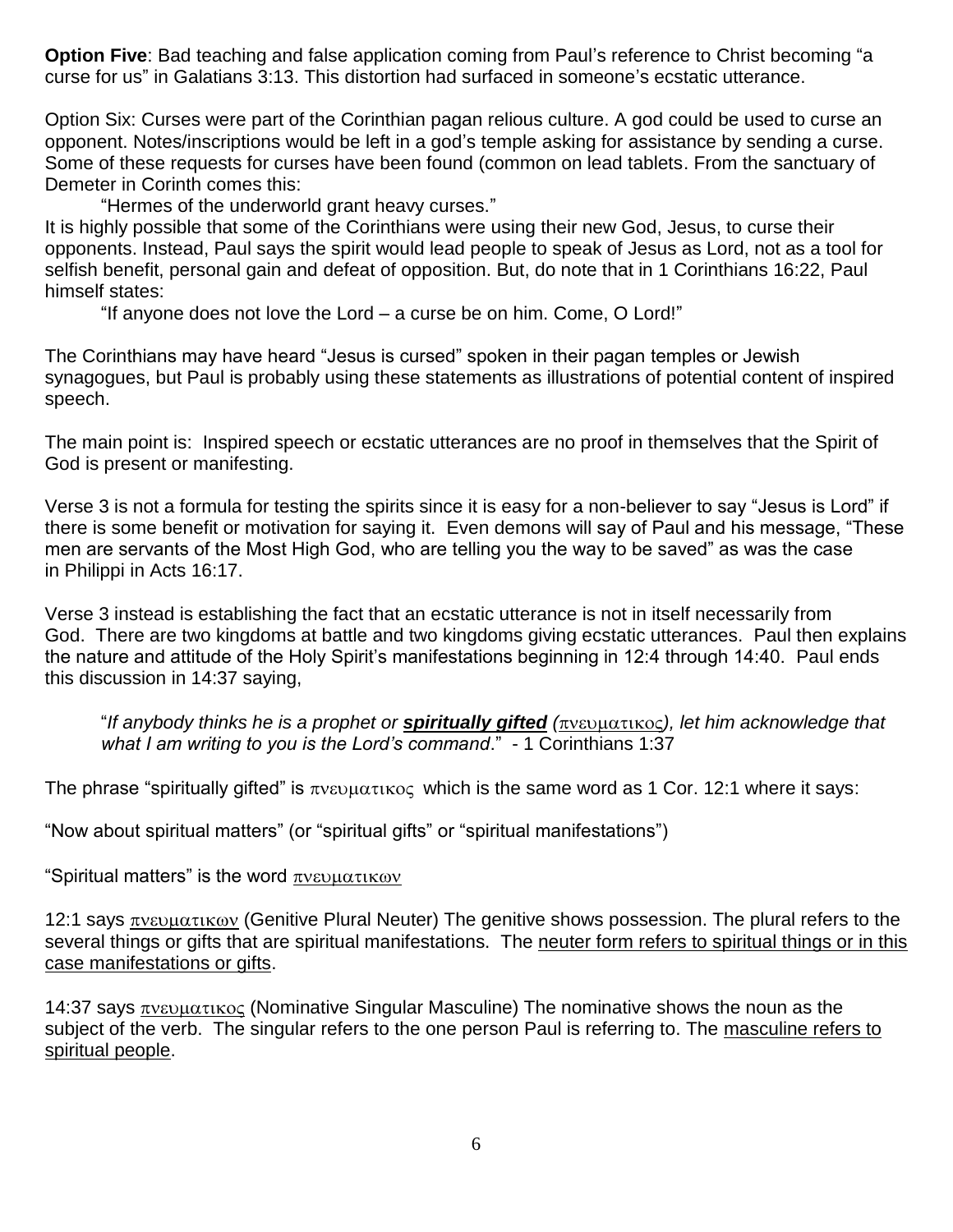|       | In Other Words Paul is saying                                                                                                                                                                                                                          |
|-------|--------------------------------------------------------------------------------------------------------------------------------------------------------------------------------------------------------------------------------------------------------|
| 12:1  | "Now about what is spiritual and what is carnal or what is from the Holy Spirit and what is<br>demonic."                                                                                                                                               |
| 12:2  | "you yourselves have heard inspired speech by demons or saw supernatural manifestations in<br>pagan temples so there isn't really anything too 'spiritual' or 'Holy' about an utterance."                                                              |
| 12:3  | "the difference is in the content, purpose and attitude of the utterance. Only the Holy Spirit<br>can produce the spiritual that we are looking for."                                                                                                  |
| 12:4  | Paul begins to describe the<br>where,<br>who,<br>what,<br>why<br>when<br>of the spiritual that comes from the Holy Spirit.<br>This goes on until chapter 14.                                                                                           |
| 14:37 | Paul says if you are one of the "spiritual people" who is showing the "Holy Spirit's spiritual<br>manifestations" then you will agree with what I have written. If you do not then your<br>utterances, gifts or manifestations are demonic and carnal. |

Spiritual manifestations and spiritual people who are inspired by the Holy Spirit will say things and do things that exalt, point to, promote and indicate that Jesus is Lord.

The statement "Jesus is Lord" can be broken down as:

- 1. "Jesus" Jesus is the man from Nazareth
- 2. "is" means he is existing or a reference to his resurrection
- 3. "Lord" is recognition of deity and sovereign rulership in heaven and in the universe.

These ideas combined are saying: "The man Jesus has been rejected, crucified and resurrected from the dead as the absolute God and ruler of heaven and earth.

Spiritual gifts that lead away from this doctrinal proclamation are becoming carnal and demonic. The opposite is to be proclaiming "Jesus is cursed".

The statement "Jesus is cursed" can be broken down as:

- 1. "Jesus" is a man
- 2. "is" existing as
- 3. "curse" "anathema" refers to something that is set apart for a deity and is abandoned by the gods. "Anathema" is the Greek word used to translate and express the Hebrew word "herem" which refers to a thing devoted to God for destruction and burning like Jericho or Achan after he sinned.

These meanings combined say: "The man Jesus died on the cross cursed and abandoned by the gods or by God."

This would have been something that may have been said in pagan temples in Corinth and it is not unlikely that it was said in Jewish synagogues. It is possible that these words were even uttered by the Paul himself when he persecuted the church and tried to stop the faction of Jews who worshipped Jesus as Lord.

NOTICE that as we begin this section, Paul's focus is on the inspired speech of demons and the Holy Spirit.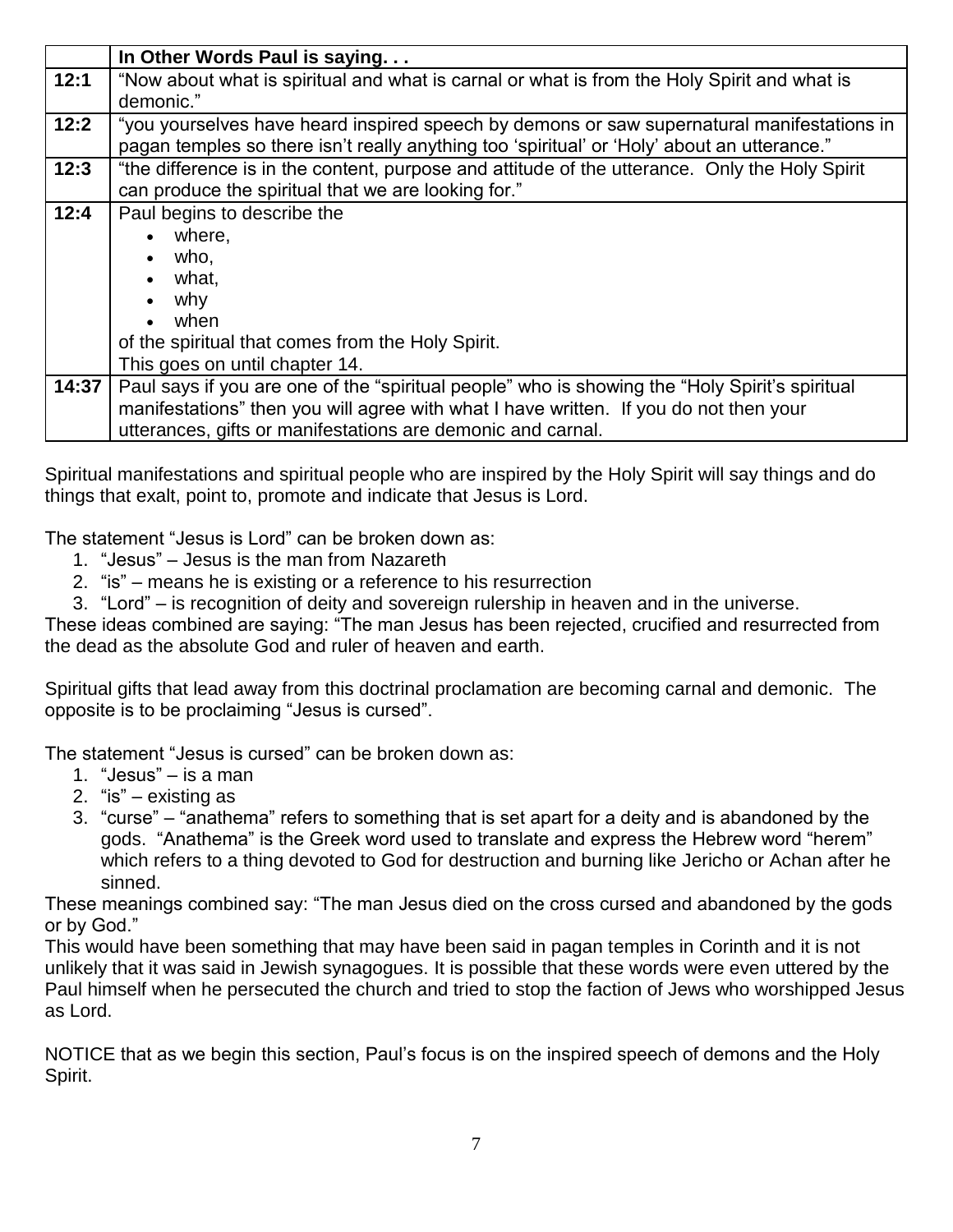#### **12:4-11 – An Overview**

It becomes clear that the first problem Paul is going to address is the lack of diversity of the types of manifestations or gifts that appear in the Corinthian church.

Examples of Paul's stress on diversity:

- $\bullet$  12:4 "different kinds of gifts"
- 12:5 "different kinds of service"
- 12:6 "different kinds of workings"
- 12:7 "to each one the manifestation of the Spirit is given"
- 12:8-10 lists nine different gifts of the Spirit
- 12:11 "all these are the work of one and the same Spirit"
- 12:12-27 the church is compared to a body with different parts with statements like:
	- $\circ$  12:12 unit with many parts
	- $\circ$  12:14 not one part but many
	- $\circ$  12:15-18 parts can't compete and separate
	- $\circ$  12:19-20 diversity of parts produces one unified body
	- $\circ$  12:21 one part can't say "I don't need this other part"
	- $\circ$  12:25 diversity without division
	- o 12:28-30 another list of the gifts focusing on diversity of gifts and also the inability of an isolated gift without the others.

The diversity in the body of Christ originates in the diversity in God himself. Even the trinity itself is a union described as "one" (Dt. 6:4-9 – the great shema) but the three are different persons with different roles.

These are the two things necessary for efficiency then:

- 1. Unity
- 2. Diversity

Anything less than the above would be a monster as Paul refers to latter in chapter 12:17:

"If the whole body were an eye!!??" or

"If the whole body were an ear!!!???"

Diversity with unity is necessary.

The problem comes if:

- 1. You are so diverse that you do not function with the body.
- 2. You are so unified that there is no variation

We can assume that the Corinthians were violating both of these principles as has been seen already in this book:

- 1) They are so diverse that they are out of step with the apostolic doctrine and practice:
	- a. "If anyone wants to be contentious about this, we have no other practice nor do the churches of God." (11:16)
	- b. "This is the rule I lay down in all the churches." (7:17)
	- c. "He will remind you of my way of life in Christ Jesus, which agrees with what I teach everywhere in every church." (4:17)
	- d. "As in all the congregations of the saints." (14:33)
	- e. "Did the word of God originate with you? Or are you the only people it has reached?" (14:36)
	- f. Numerous other examples including their understanding of wisdom, power, freedom, rights, morality, marriage, the Lord's Supper, eschatology.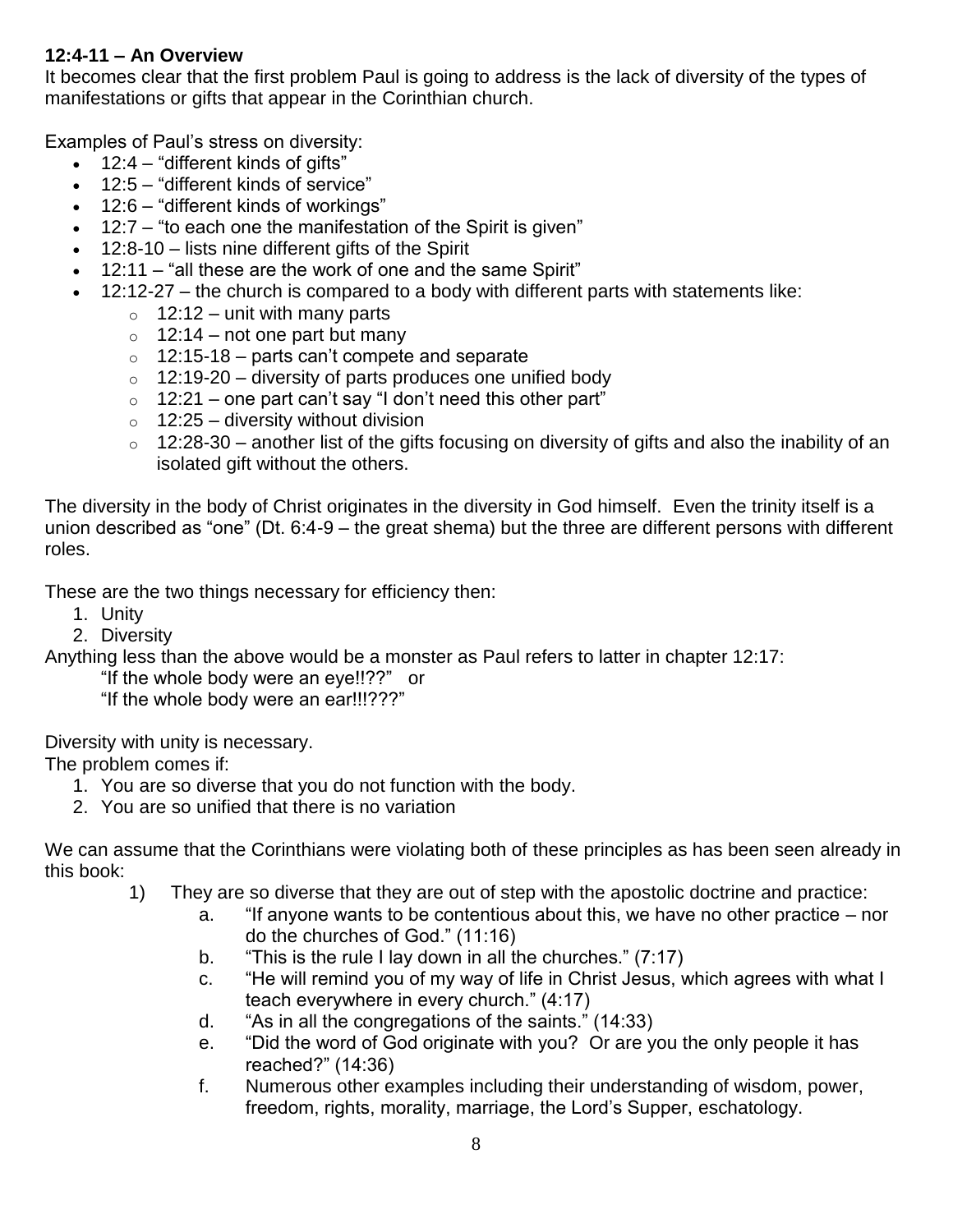- 2) They are so unified around the pursuit of a few gifts that there is no variations:
	- a. "All of these must be done for the strengthening of the church." (14:26)
	- b. "If anyone speaks in a tongue, two or at the most three should speak." (14:27)
	- c. The fact that this section begins with discussion of inspired utterances (12:3) and ends with an entire chapter explaining tongues and prophecy (14) we can safely assume that they were pursuing and practicing tongues to the level that many other gifts were being neglected. (In fact, there were so many speaking in tongues it is safe to assume that many of them were ignoring their God given gift and replacing it with inspired utterances that were either carnal or demonic.

In verses 4-11 you can see the stress that is placed on diversity and unity in

|                 | <b>DIVERSITY</b>                        | <b>UNITY</b>                                     |
|-----------------|-----------------------------------------|--------------------------------------------------|
| 4               | Now differences of gifts there are      | But the same Spirit                              |
| 5               | And differences of ministries there are | And the same Lord                                |
| 6               | And differences of operations there are | But the same God                                 |
|                 | operating all things                    | In all                                           |
| $\overline{7}$  | But to each one is given                | The manifestation of the Spirit to the profiting |
| 8               | For To one                              | Through the Spirit is given a word of wisdom     |
|                 | And to another                          | A word of knowledge according to the same Spirit |
| 9               | To another                              | Faith by the same Spirit                         |
|                 | And to another                          | Gifts of cures by the one Spirit                 |
| 10 <sup>°</sup> | And to another                          | Operations of powers                             |
|                 | To another                              | And prophecy                                     |
|                 | And to another                          | Discernings of spirits                           |
|                 | To another                              | Kinds of tongues                                 |
|                 | And to another                          | Interpretation of tongues                        |
| 11              | And all these things                    | Operates the one and the same Spirit             |
|                 | Distributing separately to each one     | As he purposes                                   |

Below is a breakdown of the literal Greek of 1 Corinthians 12:4-11:

It is noticeable in the above chart that the focus and flow of Paul's discussion is not to provide an exhaustive list of the gifts nor is it even to explain or describe the gifts mentioned. It is frustrating and confusing to try describing these nine gifts mentioned here with the information provided because Paul is not doing a systematic discussion of the spiritual gifts but instead is trying to get the Corinthians in the correct balance with the Holy Spirit. The purpose of the list that Paul provides is to show the variety off gifts that the Corinthians are ignoring because they are over pursuing a few.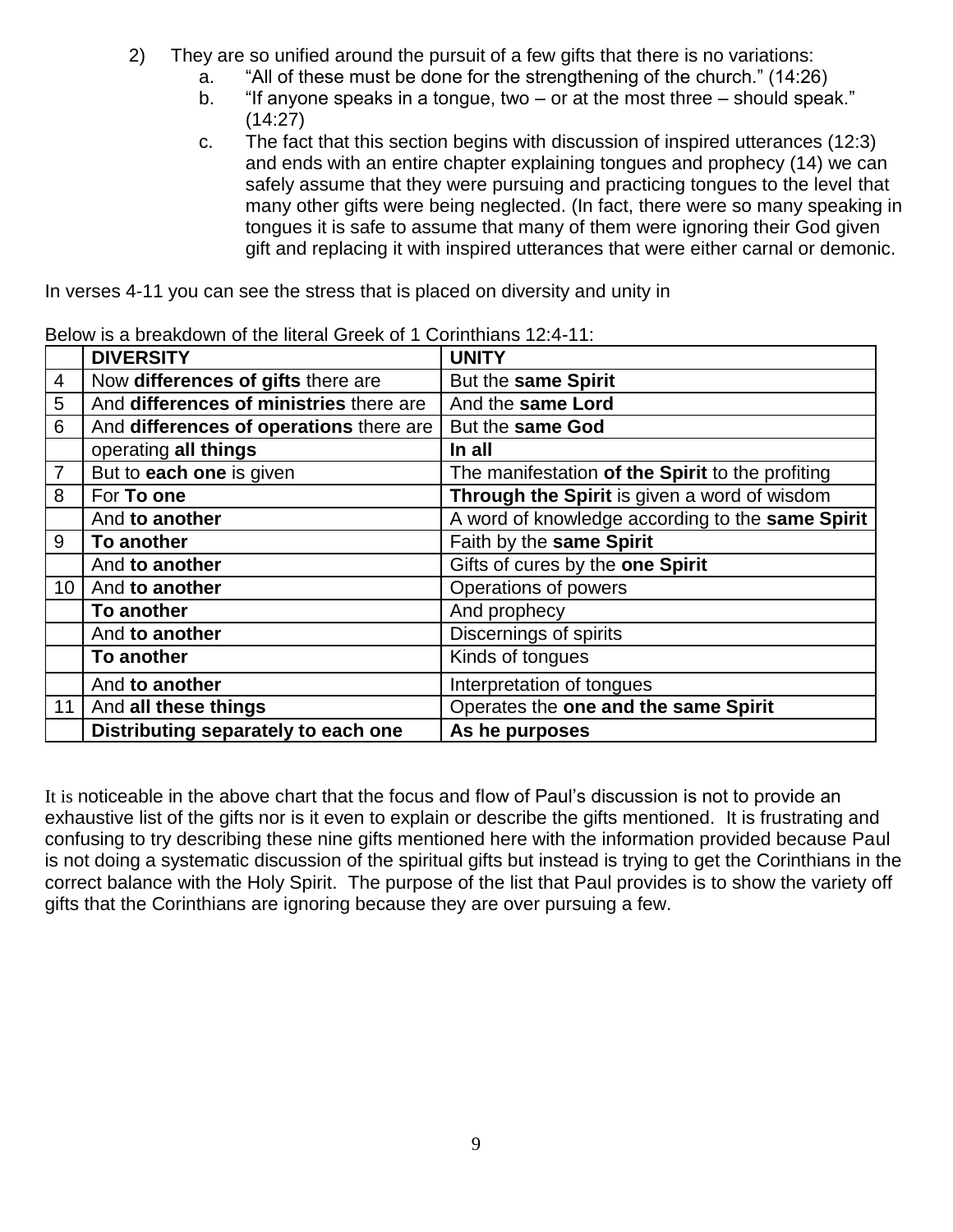## **First Corinthians 12:4-11**

#### **12:4**

#### **There are different kinds of gifts, but the same Spirit.**

| διαιρεσεις      | 36 | χαρισματων | εισιν     |     | òε  | $\alpha$ <sup>0</sup> | πνευμα |  |
|-----------------|----|------------|-----------|-----|-----|-----------------------|--------|--|
| Now differences |    | of gifts   | there are | but | the | same                  | spirit |  |

**"Different kinds"** - διαιρεσεις - Means "distribution, difference, variety, distinctions, apportioning, dealing outs". The focus of this word is on the distribution or apportioning variety. It is used nowhere else in the NT. In verse 11 *diairoun* (from the same root) is used and refers to the gifts being distributed among different people rather than referring to the different gifts. So again, the focus is on the distribution of variety to different people not so much on the difference itself.

"**of gifts"** -  $\gamma \alpha \rho_1 \sigma_2 \mu \alpha \tau_0 \nu$  - from "**carisma**" or "**charisma**". This word is unique with Paul (16 of 17 NT uses are Paul's) and is used only in Greek in the NT. It is only used by one other person and that is Peter in 1 Peter 4:10. We can assume Peter got the term from Paul. Paul uses the word often in 1 Corinthians and Romans and once in each 1 Timothy and 2 Timothy.

- In 1 Corinthians 7:7 and the word "carisma" "charisma" or "gift" is translated "spiritual gift."
- In Romans 1:11 the word "spiritual" or "pneumatikon" is added as an adjective to make it "spiritual gift".
- In 1 Cor. 7:7 the word "carisma" or "charisma" refers to an ability or a given capacity to live life single.
- In Romans 6:23 it refers to the gift of salvation.
- "carisma" or "charisma" has at its root the word "caris" "charis" or "grace" which communicates the idea of something free, not earned, unmerited. It is something you could never have paid for or deserved. It is favor given by the one doing the giving.
- "carisma" then is the favor or gift one receives without having shown any merit.
- "carisma" is better translated "favors" or "graces"

So 12:1 says "spirituals" or "spiritual things" or "spiritual manifestations".

There is no word for "gifts" in 12:1.

And 12:4 says "favors" or "graces". The verse 12:4 would read:

#### · *"the diverse dealing out of favors there are but the same spirit"*

There is a different word for "gift" in the Greek:

- 1. doma  $(1x)$  present or gift
- 2. dosis (1x)– gift
- 3. dorea  $(11x)$  gratuity, gift
- 4. dorema (1x)– bestowment, gift
- 5. doron (10x) sacrificial present

None of these are used in 1 Cor. 12-14. The singular of these words often refers to salvation, righteousness, eternal life or Jesus Christ. (Rom. 5:15-17; 2 Cor. 9:15; Eph. 2:8; 3:7: 4:7; Heb. 6:4; James 1:17)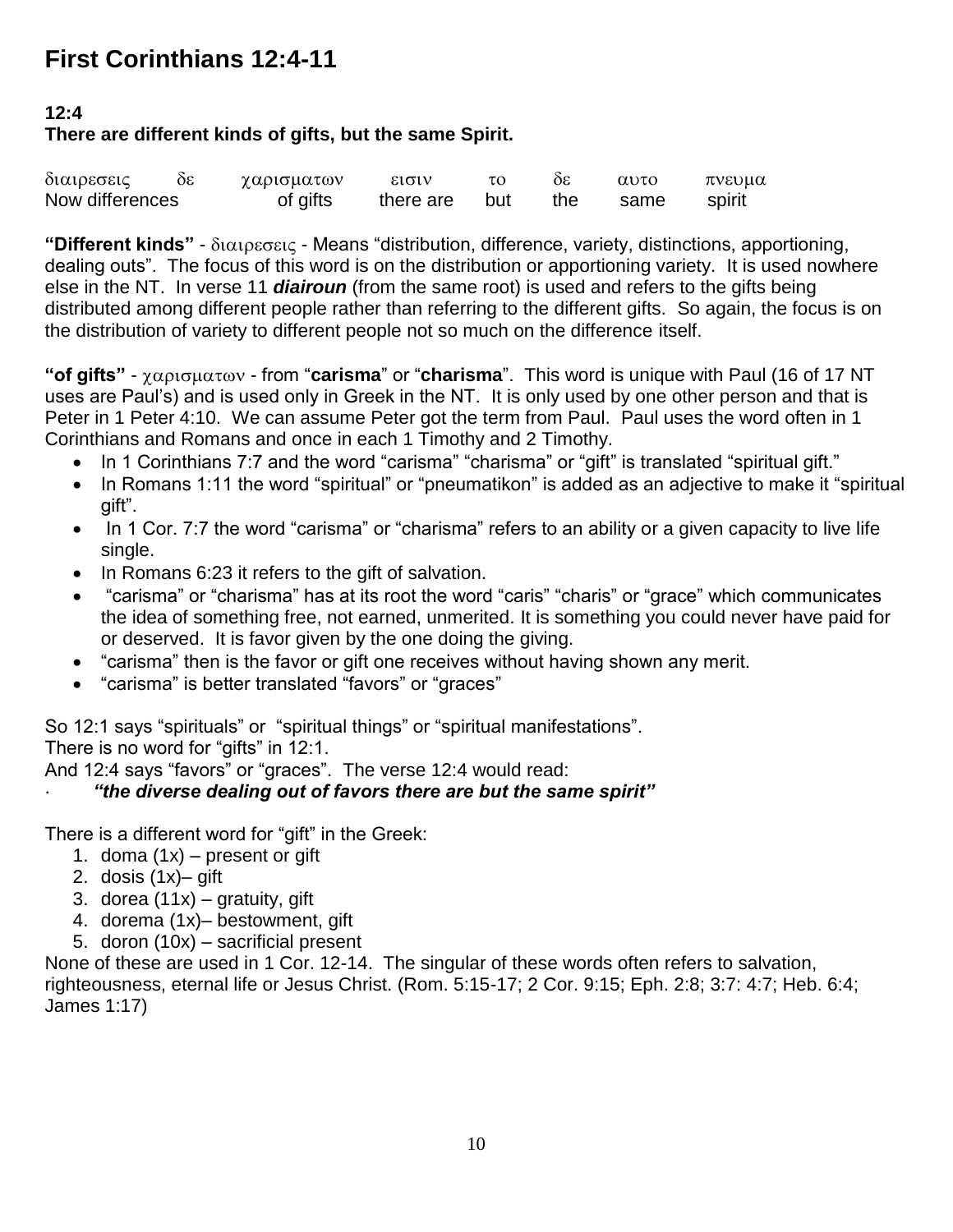#### **12:5 There are different kinds of service, but the same Lord.**

| $\kappa \alpha \iota$ | διαιρεσεις διακονιων |                           | εισιν                  | και ο |  | αυτος κυριος: |
|-----------------------|----------------------|---------------------------|------------------------|-------|--|---------------|
| and                   |                      | differences of ministries | there are and the same |       |  | Lord          |

**"different kinds"** or diaireseiV is the same word as above

"of service" is "diakoniwn" which is the genitive ("of . . .") plural of the word diakonia op "diakonia" which means "administration, minister, office or service". This comes from the word "diakonoV" where we get our word "deacon". The emphasis here is service, aid, and ministry. It describes the servant in relationship to his work or service not in his relationship to people. It is interesting that Jesus is the servant and this phase of these three parts is associated with the Lord Jesus. This is the same word used to describe Jesus ministry and the ministry of his followers.

#### **12:6**

#### **There are different kinds of working, but the same God works all of them in all men.**

kai diaireseiV energhmatwn eisin o de autoV qeoV and differences of operations there are but the same God o energwn ta panta en pasin operating all things in all

**"different kinds"** or diaireseiV is the same word as above

**"of working"** is "energhmatwn " which is a noun and is a rare use of this word as a noun. The verb use of this word means effective working. It means that something is accomplished by the effort of the work done. The English word "energy" can be seen in this Greek word "energhmatwn " or "energamaton". (The Greek word for work is "ergon")

**"the same God works"** uses the Greek word "energwn" or "energon" which is present (see box below) active and means "to perform, to be at work, to be effective, to produce".

| <b>INTERESTING NOTE:</b>                                                                                                        |
|---------------------------------------------------------------------------------------------------------------------------------|
| The present tense means conveys continuous or habitual action.                                                                  |
| 1) Continuous or uninterrupted action - John 15:4                                                                               |
| "unless it [continuously] abidesunless you                                                                                      |
| [continuously] abide."                                                                                                          |
| 2) Action that happens over and over again – Matthew 10:1                                                                       |
| "to [repeatedly] cast them out, and to [over and over again]                                                                    |
| heal every kind of disease."                                                                                                    |
| 3) Customary or habitual action - Matthew 7:12                                                                                  |
| " you [customarily] want people to [customarily] treat you."                                                                    |
| Helping Words: Continuously, repeatedly, over and over again, uninterruptedly, constantly, keep on,<br>customarily, habitually. |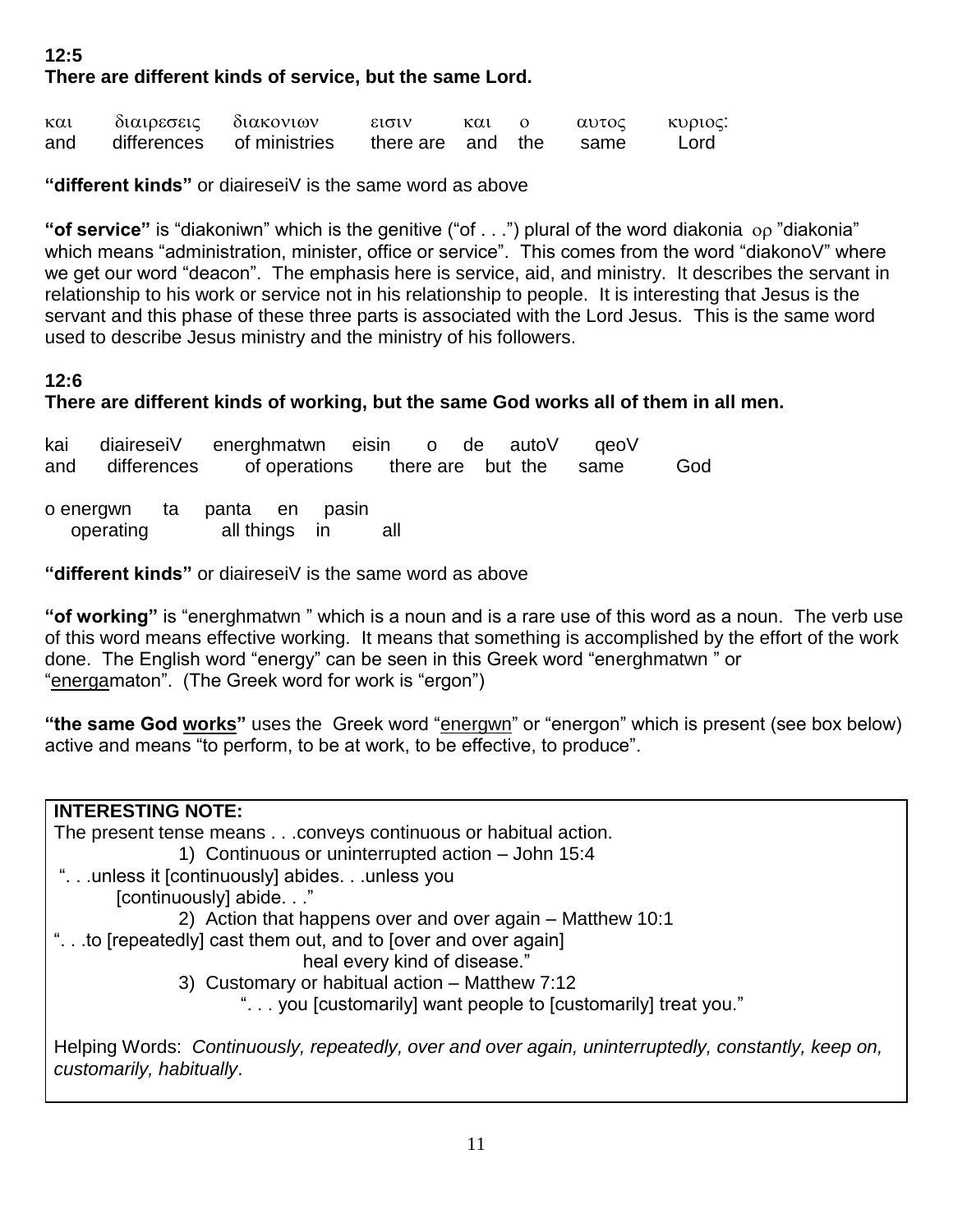#### **12:7**

#### **Now to each one the manifestation of the Spirit is given for the common good.**

ekastw de didotai h fanerwsiV tou pneumatoV proV to sumferon. but to each one is given the manifestation of the spirit to the profiting

This is Paul's thesis statement. Verses 8-10 is an illustration of this thesis statement. Verse 11 is this same thesis statement restated.

The Greek sentence begins with "each one" in the emphatic position which means this is the emphasis of the thesis statement.

"Each one" has something from the Holy Spirit. The emphasis here is not on the fact (1 Peter 4:10) that each person has a gift or a manifestation but on the fact that the Holy Spirit gives each person a gift which is stated to continue proving the wide diversity of the manifestations.

Important to notice that the word "carisma" or "charisma" translated usually as "gifts" or "spiritual gifts" is not in this sentence. Paul is not saying "each one is given a gift" but instead says "each one is given the "fanerwsiV tou pneumatoV" or "manifestation of the Spirit".

**"manifestation"** or "fanerwsiV" "phanerosis" means a "making clear, or a manifestation, setting forth plainly." The genitive is probably objective(*The International Critical Commentary*, Driver, Plummer and Briggs editors, *First Corinthians* by Robertson and Plummer, T & T Clark LTD, Edinburgh, Scotland, 1999, p.264) which means it would say:

 "the operation which manifests the Spirit" (objective) and not:

• "the manifestation which the Spirit produces" (subjective)

The point remains though the emphasis is on the Holy Spirit manifesting among people and not on the gifts or favors (carisma). Thus the reason for using "manifestations" instead of "gifts". "Manifestations" focuses on the Holy Spirit while concern for the "gift" focuses on the one who has or receives the gift.

**"for the common good"** translates "proV to sumferon" "to the profiting" or "for the profiting". The manifestation of the Spirit is through the diverse individuals but it is not for the individuals. The diverse manifestations of the Spirit are for the group, the union, the cause.

This verse has said:

The Spirit manifests

Each one manifests the Spirit (emphasis here is still on diversity of the Spirit and not on everyone having a gift from God.)

Now it says the reason the Spirit manifests diversely among each one: for the profiting or benefit of the whole or the group that is in union.

· Once again the point is unity with diversity. Why is there diversity among a unified group? To strengthen the group and to cause it to succeed.

#### **The List of Nine Manifestations of the Spirit**

#### **How to Categorize or Classify these Nine Gifts**

All of these have been suggested as ways of organizing the gifts in this list: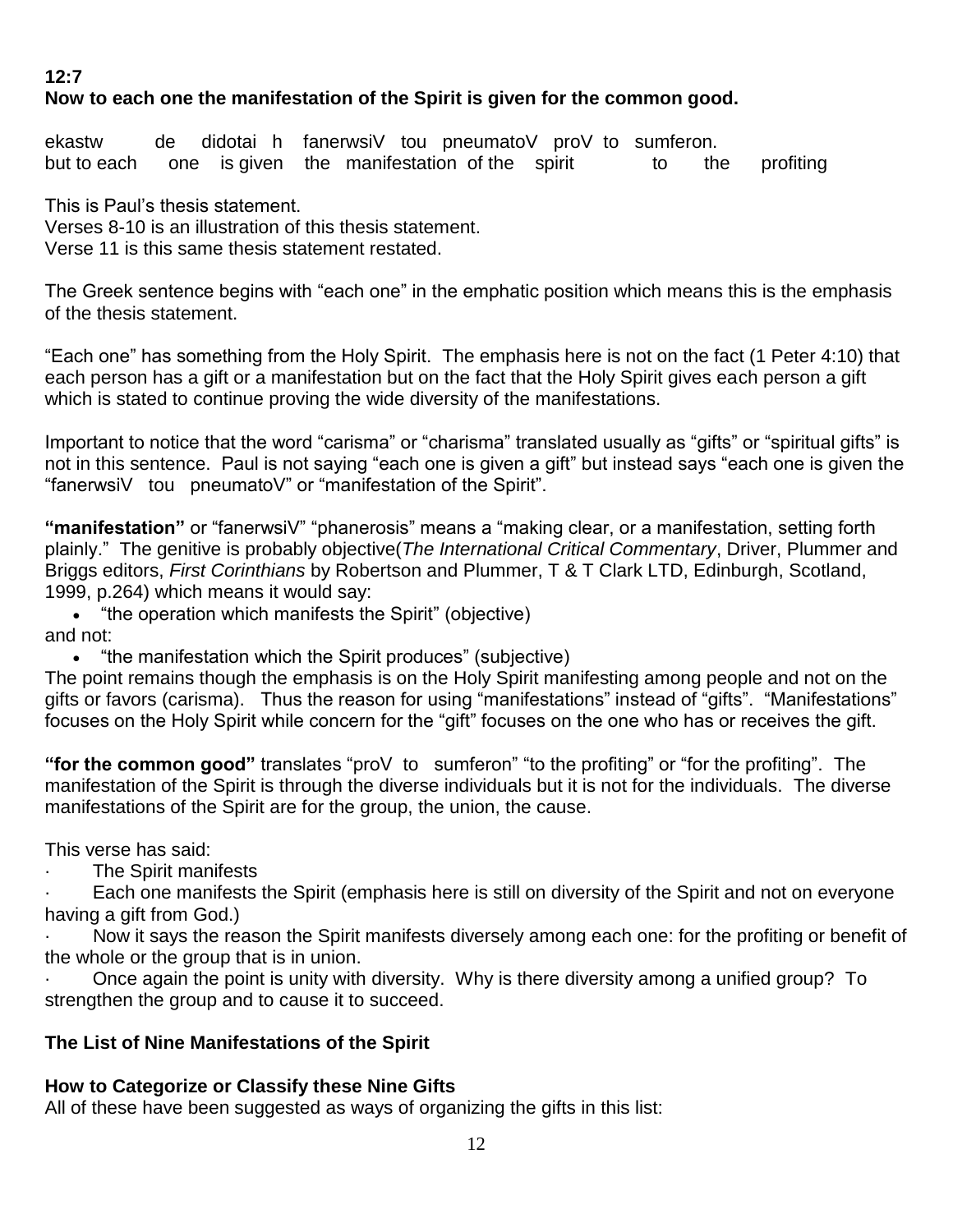- 1. The list is written in descending order of value (Bruce)
- 2. Four Groups (Jones)
	- a. Intelligible Utterance wisdom, knowledge, prophecy
	- b. Power faith, healings, miracles
	- c. Spiritual Discernment discerning of spirits
	- d. Ecstatic utterance tongues, interpretation
- 3. Three Divisions (Brewster)
	- a. Illumination wisdom, knowledge, discernment
	- b. Action faith, miracles, healings
	- c. Communication prophecy, tongues, interpretation
- 4. Three Groups
	- a. Gifts of Instruction wisdom, knowledge
	- b. Gifts of Supernatural Power faith, healings, miracles
	- c. Gifts of Inspired Utterance prophecy, discerning prophecies, tongues, interpretation of tongues
- 5. Charismatic List
	- a. Gifts of Revelation wisdom, knowledge, discerning of spirits
	- b. Gifts of Power faith, miracles, healings
	- c. Gifts of Inspiration prophecy, tongues, interpretation of tongues
- 6. Pairs of Gifts
	- a. Tongues and interpretation
	- b. Prophecy and discernment of spirits (spirits of the prophets)
	- c. Wisdom and knowledge
	- d. Healing and miracles
- 7. Peter's Classification from 1 Peter 4:11 "If anyone speaks., let it be as words coming from God; if anyone ministers, let it be out of the strength God provides"
	- a. Speaking Gifts wisdom, knowledge, prophecy, discerning, tongues, interpretation
	- b. Action faith, healing, miracles,
- 8. The list is random a couple of special named gifts for Corinth: wisdom and knowledge; a couple of typical manifestations like faith, healing, miracles; a couple of gifts that are causing the Corinthians problems: prophecy, tongues, interpretation
- 9. The list is not systematic, it is simply a sampling
- 10.The list is not exhaustive; the list could have been much longer, possibly endless.
- 11.Paul is grabbing at a list that is truly diverse to prove his point
- 12.Paul's List taken from Paul's clues in his writing
	- a. The third (faith) and eighth (tongues) gifts start with a different word for "another".
	- b. The first two wisdom and knowledge are important to Corinthian thinking.
	- c. Numbers three seven (five gifts) all have a supernatural element
	- d. The last two are the problem and the cause of these chapters

#### **12:8**

#### **To one there is given through the Spirit the message of wisdom, to another the message of knowledge by means of the same Spirit**

| $\omega$ | $\mu$ <sub>E</sub> $\vee$ | γαρ            | δια<br>$\tau$ <sup>O</sup> |              | πνευματος | διδοται | λογος    | σοφιας  |           |
|----------|---------------------------|----------------|----------------------------|--------------|-----------|---------|----------|---------|-----------|
| for to   | one                       |                | through                    | the          | spirit    |         | is given | a word  | of wisdom |
| αλλω     | $\delta \varepsilon$      | λογος          |                            | Υνωσεως      | κατα      | τo      | αυτο     | πνευμα. |           |
| and to   |                           | another a word |                            | of knowledge | according |         | to the   | same    | spirit    |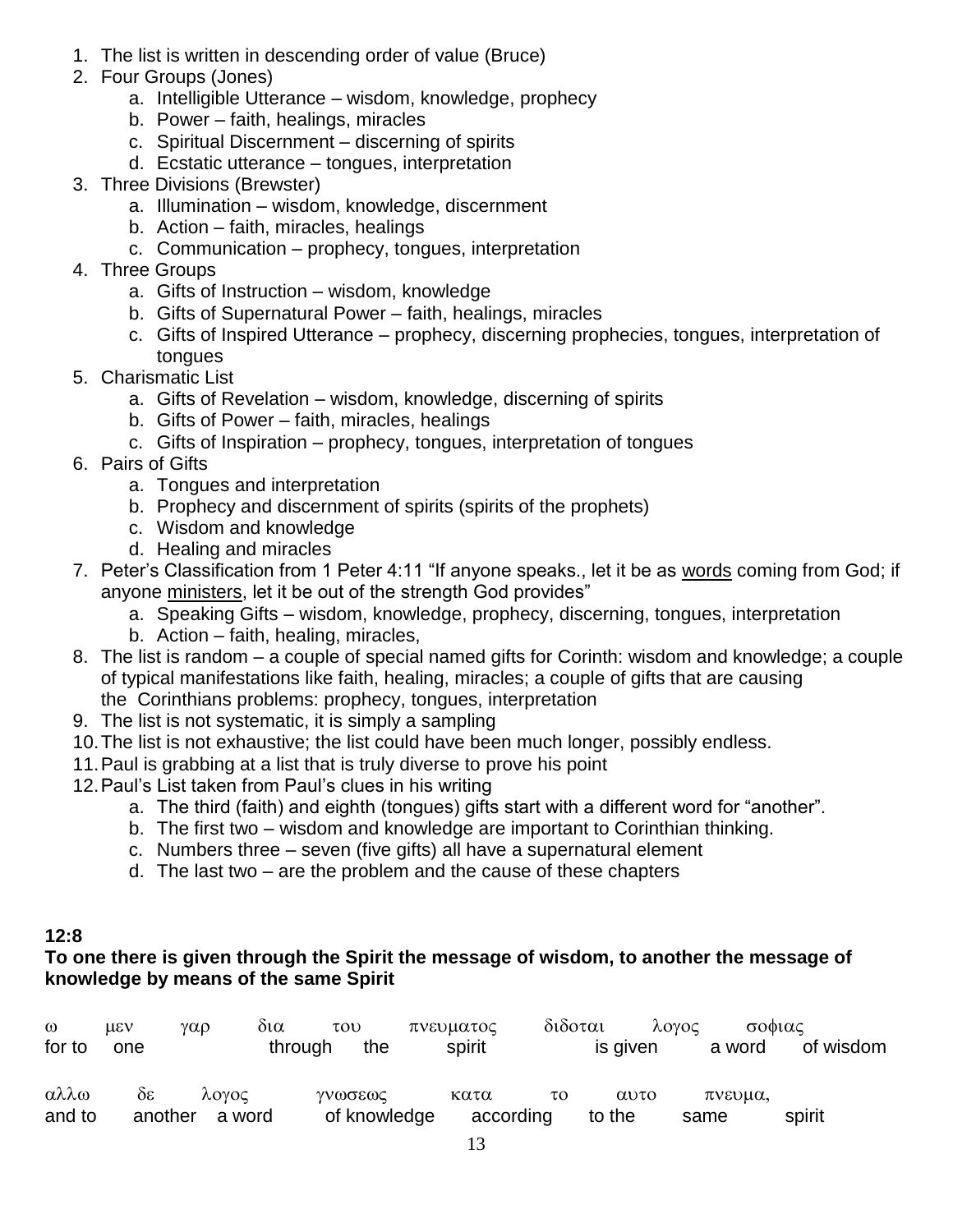1. **Word of wisdom** " $\lambda$ oyog  $\sigma$   $\sigma$ o $\phi$ ιας" **"logos" "Sophia"** 2. **Word of knowledge "λογος γνωσεως" "logos" "gnosis"**

#### **12:9**

#### **to another faith by the same Spirit, to another gifts of healing by that one Spirit**

eterw pistiV en tw autw pneumati allw de carismata to another faith by the same spirit and to another gifts

iamatwn en tw eni pneumati, of cures by the one spirit

3. **faith** "pistiV" "*pistis*" 4. **gifts of healing** "carismata iamatwn " "charismata" "iamaton"

#### **12:10**

**to another miraculous powers, to another prophecy, to another distinguishing between spirits, to another speaking in different kinds of tongues, and to still another the interpretation of tongues.**

allw de energhmata dunamewn allw [de] profhteia and to another operations of powers to another and prophecy

allw [de] diakriseiV pneumatwn, eterw genh glwsswn and to another discernings of spirits to another kinds of tongues

allw de ermhneia glwsswn and to another interpretation of tongues

5. **miraculous powers** "energhmata dunamewn"

"energamata" – means "workings"

"dunameon" – "miracles"

6. **prophecy** "profhteia"

"propheteia" – is the declaration of that which cannot be known by natural means. It comes from God and is the forth telling of the will of God concerning the past, present or the future.

7. **discernings of spirits** "diakriseiV pneumatwn"

"diakriseis" – means "judging between things, distinguish, discerning"

"pneuma" – means "current of air, breath, breeze. Used to refer to spirit of men or man's soul, man's

disposition. Also refers to angels, demons or God's Spirit.

8. **kinds of tongues** "genh glwsswn"

"yenos" – means "a generation, kind, stock". Translated as "kind, kindred, offspring, nation, stock, born, diversity, country, countryman, generation."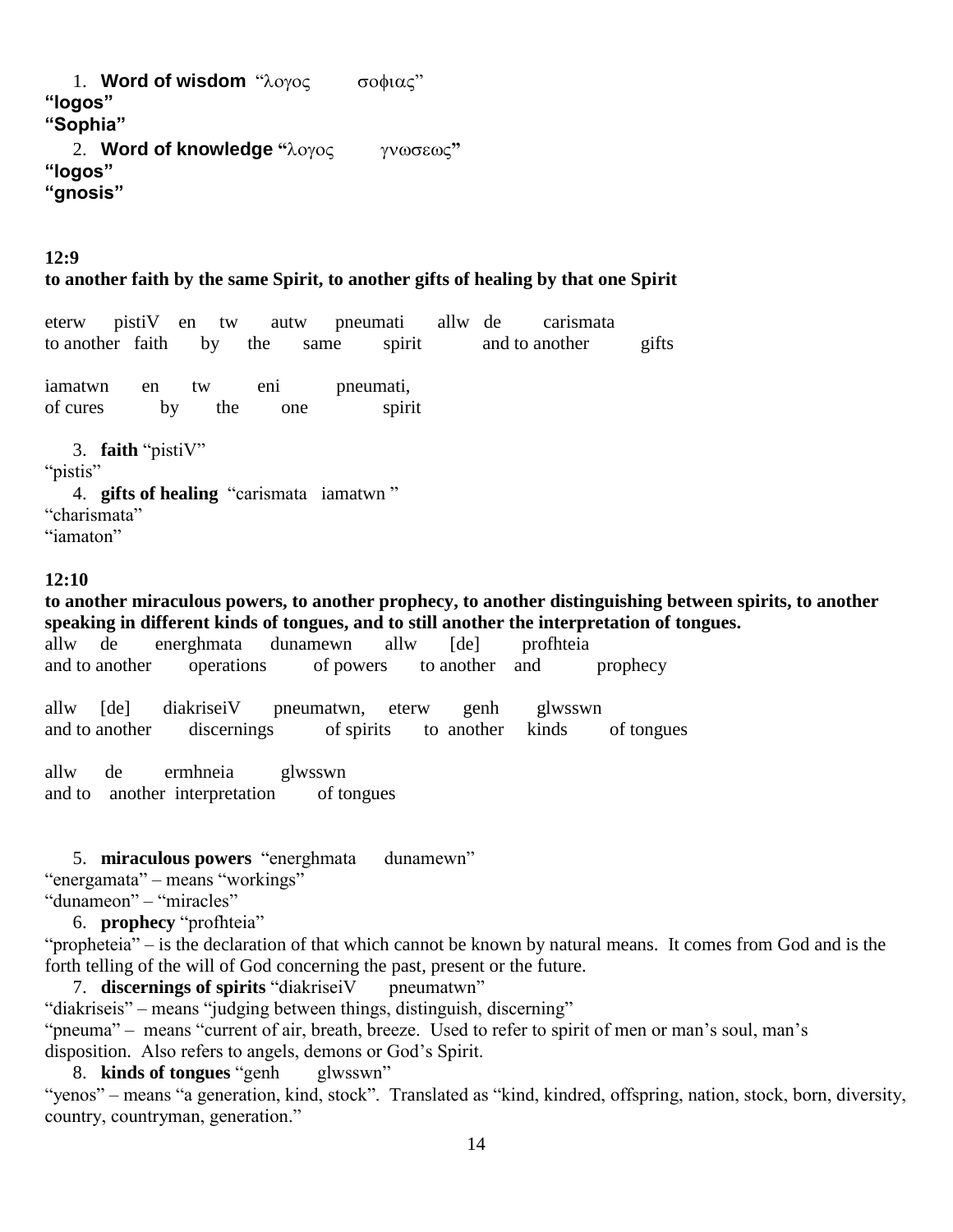"glossa" it means tongue as in the organ and by implication it means language

9. **interpretation of tongues** "ermhneia glwsswn" "hermeneia" – "interpretation, translation. It means to interpret what has been spoken obscurely by others. "glossa" it means tongue as in the organ and by implication it means language

#### **12:11**

#### **All these are the work of one and the same Spirit, and he gives them to each one, just as he determines**

panta de tauta energei to en kai to auto pneuma and all these things operates the one and the same spirit

diairoun idia ekastw kaqwV bouletai distributing separately to each one as he purposes

## **The List of Nine Manifestations of the Spirit**

#### **How to Categorize or Classify these Nine Gifts**

All of these have been suggested as ways of organizing the gifts in this list:

- 1. The list is written in descending order of value (Origen, Bruce)
- 2. Four Groups (Jones)
	- a. Intelligible Utterance wisdom, knowledge, prophecy
	- b. Power faith, healings, miracles
	- c. Spiritual Discernment discerning of spirits
	- d. Ecstatic utterance tongues, interpretation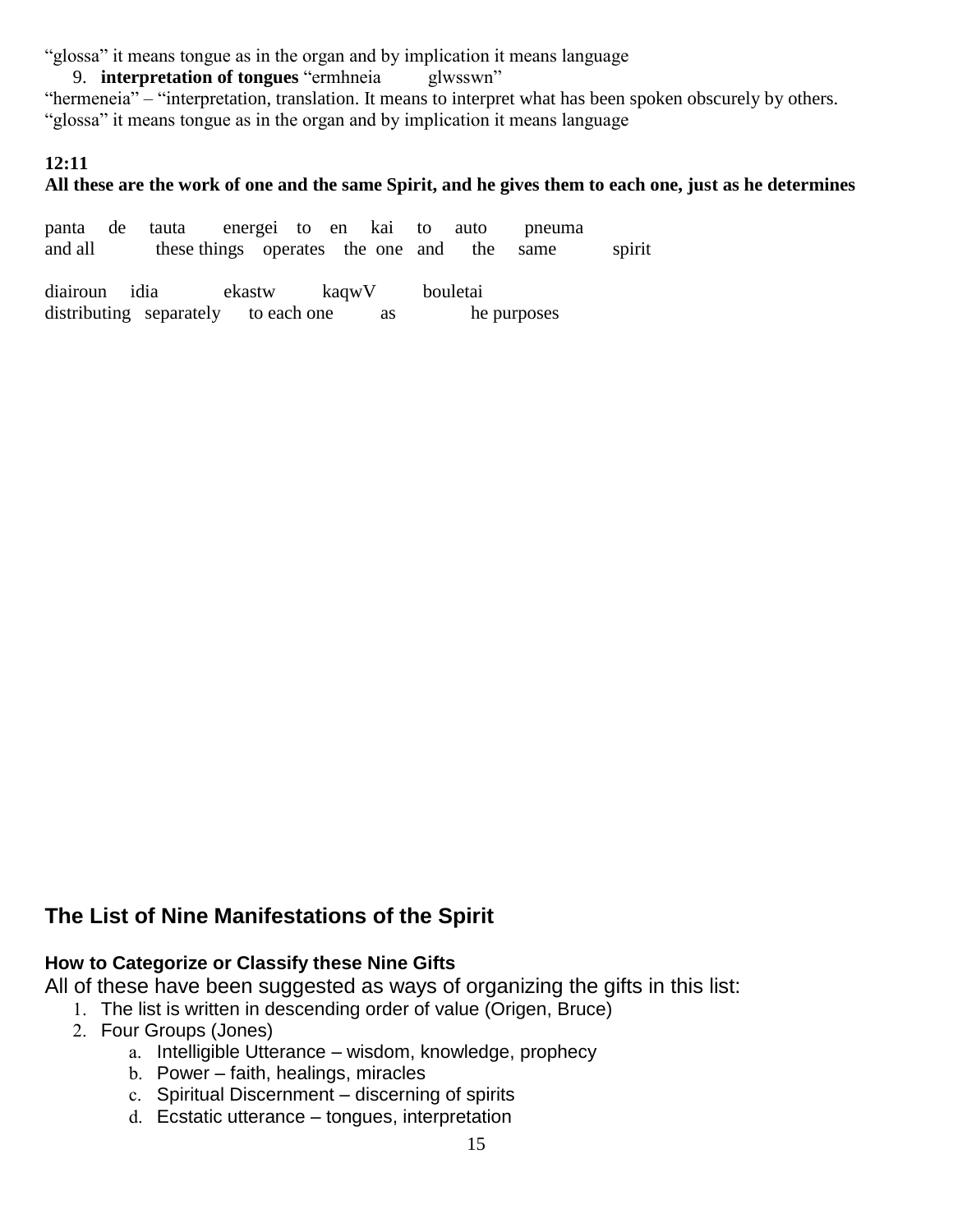- 3. Three Divisions (Brewster)
	- a. Illumination wisdom, knowledge, discernment
	- b. Action faith, miracles, healings
	- c. Communication prophecy, tongues, interpretation
- 4. Three Groups
	- a. Gifts of Instruction wisdom, knowledge
	- b. Gifts of Supernatural Power faith, healings, miracles
	- c. Gifts of Inspired Utterance prophecy, discerning prophecies, tongues, interpretation of tongues
- 5. Charismatic List
	- a. Gifts of Revelation wisdom, knowledge, discerning of spirits
	- b. Gifts of Power faith, miracles, healings
	- c. Gifts of Inspiration prophecy, tongues, interpretation of tongues
- 6. Pairs of Gifts
	- a. Tongues and interpretation
	- b. Prophecy and discernment of spirits (spirits of the prophets)
	- c. Wisdom and knowledge
	- d. Healing and miracles
- 7. Peter's Classification from 1 Peter 4:11 "If anyone speaks., let it be as words coming from God; if anyone ministers, let it be out of the strength God provides"
	- a. Speaking Gifts wisdom, knowledge, prophecy, discerning, tongues, interpretation
	- b. Action Gifts (or, power gifts)– faith, healing, miracles,
- 8. The list is random a couple of special named gifts for Corinth: wisdom and knowledge; a couple of typical manifestations like faith, healing, miracles; a couple of gifts that are causing the Corinthians problems: prophecy, tongues, interpretation
- 9. The list is not systematic, it is simply a sampling
- 10. The list is not exhaustive; the list could have been much longer, possibly endless.
- 11. Paul is grabbing at a list that is truly diverse to prove his point
- 12. Paul's List taken from Paul's clues in his writing
	- a. The third (faith) and eighth (tongues) gifts start with a different word for "another".
	- b. The first two wisdom and knowledge are important to Corinthian thinking.
	- c. Numbers three seven (five gifts) all have a supernatural element
	- d. The last two are the problem and the cause of these chapters

## **12:8**

#### **To one there is given through the Spirit the message of wisdom, to another the message of knowledge by means of the same Spirit**

 $\omega$ 

#### □□□□□σοφιας

for to one through the spirit is given a word of wisdom

П

 $\alpha\lambda\lambda\omega$ 

#### $\Box\Box\Box\pi$ vevu $\alpha$ .

and to another a word of knowledge according to the same spirit

1. **Word of wisdom** "λογοςΠΠΠΠΠΠΠΠΠσοφιας"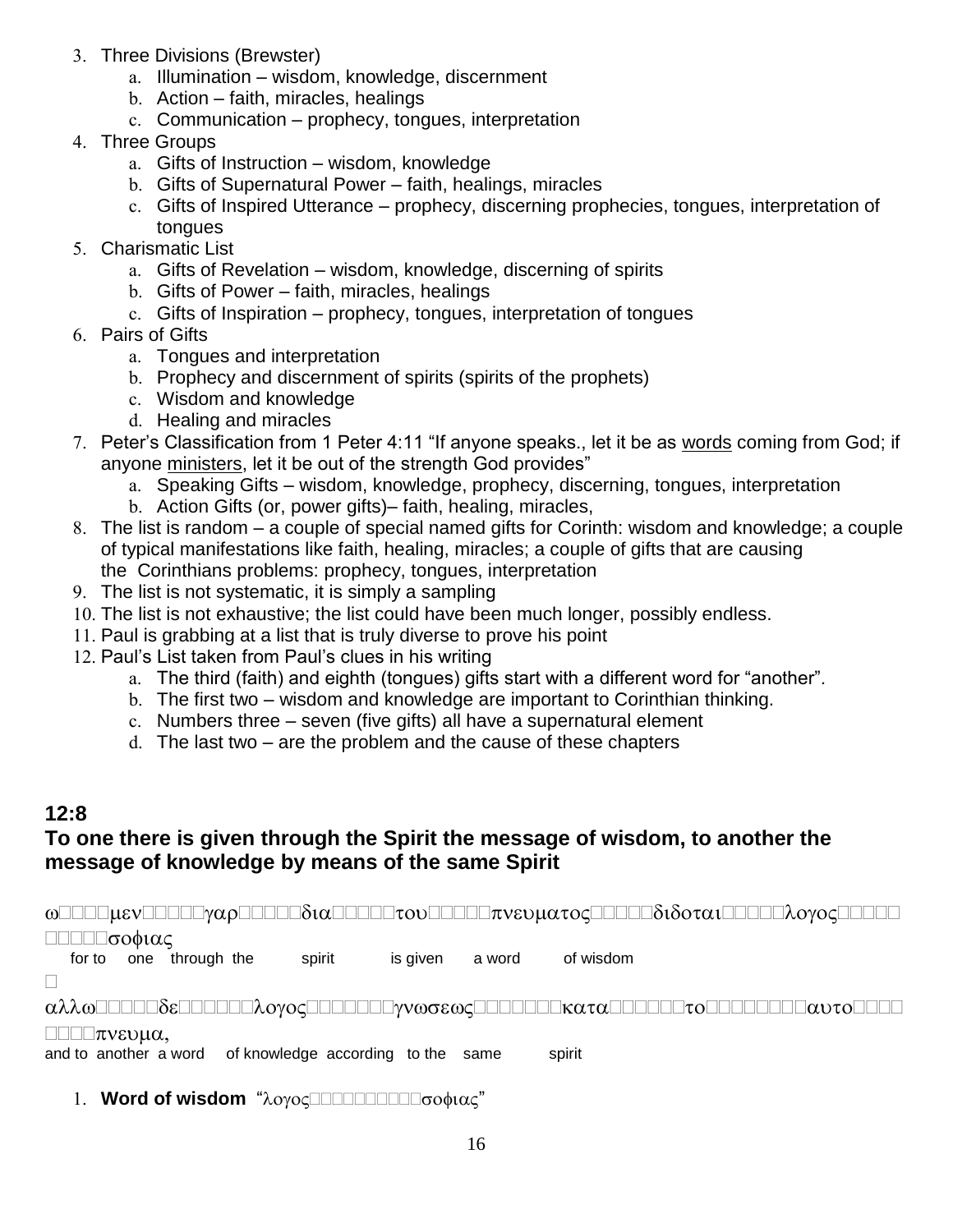**"logos" "Sophia"**

2. Word of knowledge "λογος**ΠΟΠΟΙΔΗ**γνωσεως" **"logos" "gnosis"**

#### **12:9**

**to another faith by the same Spirit, to another gifts of healing by that one Spirit**  $\Box$ 

 ΠΠΠΠΠΠΩχαρισματα to another faith by the same spirit and to another gifts  $\Box$ ιαματων εν τω ενι πνευματι, of cures by the one spirit 3. **faith** " $\pi i \sigma \tau i \zeta$ " "pistis" 4. gifts of healing "χαρισματα ιαματων" "charismata"

"iamaton"

#### **12:10**

**to another miraculous powers, to another prophecy, to another distinguishing between spirits, to another speaking in different kinds of tongues, and to still another the interpretation of tongues.**

| αλλω<br>and to another      | $\delta \varepsilon$            | ενεργηματα<br>operations   | δυναμεων<br>of powers    | αλλω<br>to another | $\lceil \delta \varepsilon \rceil$<br>and |               | προφητεια<br>prophecy |
|-----------------------------|---------------------------------|----------------------------|--------------------------|--------------------|-------------------------------------------|---------------|-----------------------|
| αλλω [δε]<br>and to another |                                 | διακρισεις<br>discernings  | πνευματων,<br>of spirits |                    | ετερω<br>to another                       | γενη<br>kinds | γλωσσων<br>of tongues |
| αλλω<br>and to              | $\delta \varepsilon$<br>another | ερμηνεια<br>interpretation | γλωσσων<br>of tongues    |                    |                                           |               |                       |

- 5. miraculous powers "ενεργηματα δυναμεων" "energamata" – means "workings" "dunameon" – "miracles"
- 6. **prophecy** "προφητεια"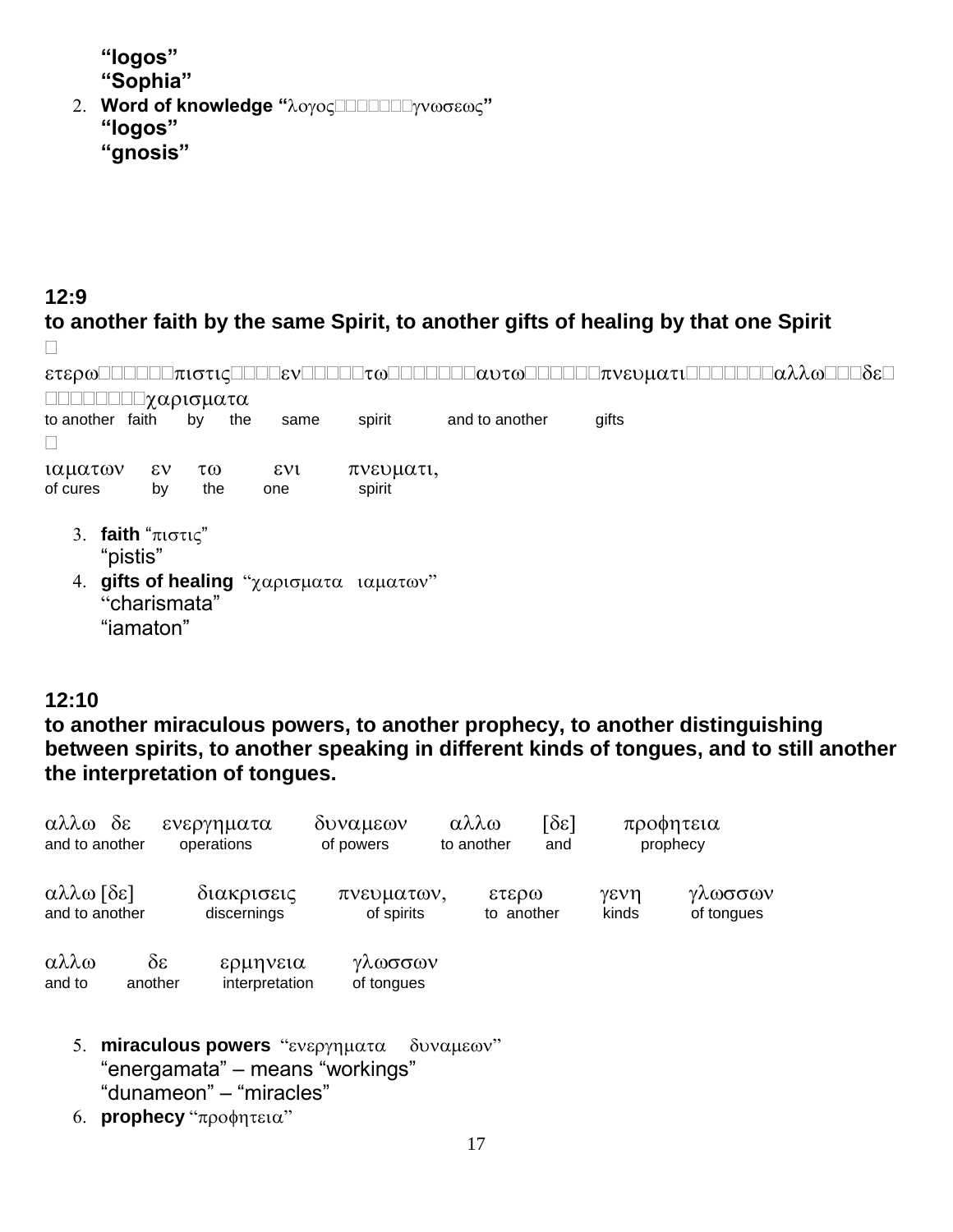"propheteia" – is the declaration of that which cannot be known by natural means. It comes from God and is the forth telling of the will of God concerning the past, present or the future.

- 7. **discernings of spirits** "διακρισεις πνευματων" "diakriseis" – means "judging between things, distinguish, discerning" "pneuma" – means "current of air, breath, breeze. Used to refer to spirit of men or man's soul, man's disposition. Also refers to angels, demons or God's Spirit.
- 8. **kinds of tongues** "γενη γλωσσων" "yenos" – means "a generation, kind, stock". Translated as "kind, kindred, offspring, nation, stock, born, diversity, country, countryman, generation." "glossa" it means tongue as in the organ and by implication it means language
- 9. **interpretation of tongues** "ερμηνεια γλωσσων" "hermeneia" – "interpretation, translation. It means to interpret what has been spoken obscurely by others.

"glossa" it means tongue as in the organ and by implication it means language

#### **12:11**

## **"All these are the work of one and the same Spirit, and he gives them to each one, just as he determines."**

 $\pi\alpha\nu\tau\alpha$  -  $\pi\alpha\nu\tau\alpha$  -  $\pi\alpha\nu\tau\alpha$  -  $\pi\alpha\nu\tau\alpha$  -  $\pi\alpha\nu\tau\alpha$  -  $\pi\alpha\nu\tau\alpha$  -  $\pi\alpha\nu\tau\alpha$  -  $\pi\alpha\nu\tau\alpha$  -  $\pi\alpha\nu\tau\alpha$  -  $\pi\alpha\nu\tau\alpha$  -  $\pi\alpha\nu\tau\alpha$  $\Box \Box \Box \Box \Box \Box \Box \pi$ vevu $\alpha$ and all these things operates the one and the same spirit  $\Box$  distributing separately to each one as he purposes

## **The Spiritual Charisma of 1 Corinthians 12:8-10:**

#### 1. **Word of Wisdom**

- a. "logos sophia"
	- i. logos means it is a word and probably spoken meaning "message" or "utterance" of wisdom.
	- ii. Sophia is wisdom, which is the correct application of facts or knowledge.
- b. This phrase means "message full of wisdom" or "message characterized by wisdom."
- c. This phrase has nothing to do with our modern idea of giving wise advice or counseling. The use of sophia in Corinth and in the Greek word itself does not allow this phrase to mean "the ability to give wise advice." (*The new International Commentary of the NT*, *The First Epistle to the Corinthians* by Gordan D. Fee, p. 592 footnotes.)
- d. Since Paul does not elaborate on this here or elsewhere in scripture this gift is open to a variety of interpretations many of which are simply hopeful or fanciful guesses.
- e. Since it is only mentioned here to the Corinthians Paul may be countering the Corinthian's obsession with the status symbol philosophical wisdom (1:22; 26-27)
- f. Since Paul writes "word of wisdom" he is probably not referring to "wisdom" in general, but a special, momentary word or message of wisdom given by the Spirit.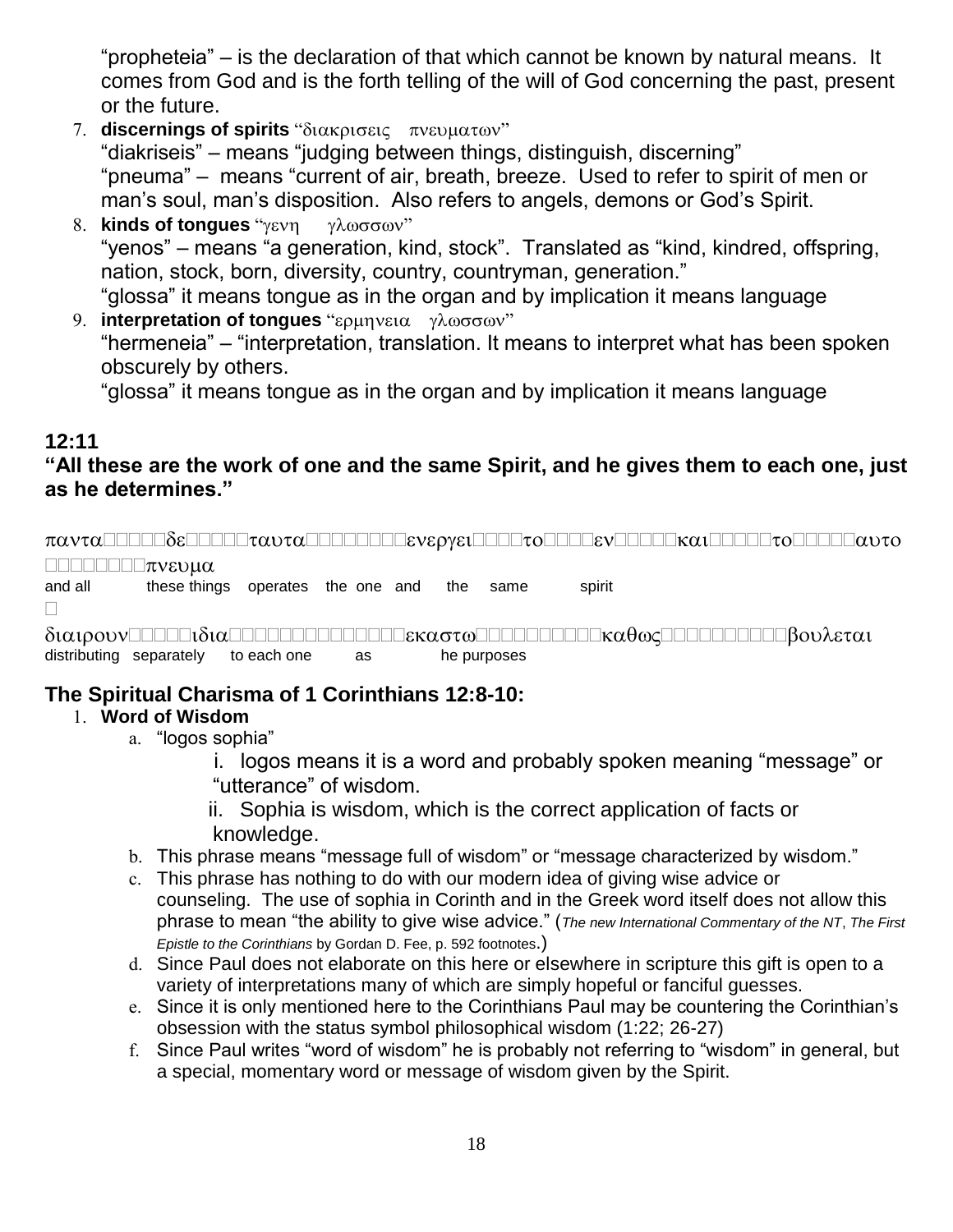- g. This is not an academic wisdom or wisdom gain from experience since these are attained naturally. The "word of wisdom" would be a "charisma" from the Spirit (12:4) to "serve" the church or its purpose (12:5) and "accomplish" God's "work" (12:6).
- h. Pentecostals understand this to be a "word of revelation" to the church that applies scripture to a present situation.
- i. Old Testament examples may include Joseph interpreting Pharaoh's dreams in Gen. 41 and Daniel interpreting dreams in Daniel 1:17 and 2:27-45. There could have been hundreds of meanings and ways of interpreting these dreams.
- j. New Testament examples may include
- k. Jesus promised this gift would manifest for his disciples in Luke 21:15 "*For I will give you words* (στομα "stoma" "a mouth") and **wisdom** (σοφια "sophia" "wisdom") *that none of your adversaries will be able to resist or contradict."* And Matt. 10:19-20: "*When they arrest you, do not worry about what to say or how to say it. At that time you will be given what to say, for it will not be you speaking, but the Spirit of your Father speaking through you.*"
- l. A dangerous or false view would include the concept that a word of wisdom reveals God's thoughts, attitudes or will in a particular situation. For example, in 1883 the Mormon prophet Joseph Smith received a word or wisdom announcing to the church that tobacco, wine and hot drinks (coffee, tea, etc.) were evil.
- m. This view is held by Pentecostals such as Harold Horton who believes that the word of wisdom is a word of revelation speaking forth God's purpose for individuals, the church or events.
- n. A more acceptable possibility is to consider the "word" to refer to "teaching" which would have the meaning of "teaching of wisdom." This would occur while the teacher was presenting scripture and **received insight or wisdom to understand, explain or apply the already revealed word of God**.
- o. Word of wisdom may be found in Paul's list of spiritual gifts in 1 Cor. 13 in verse 2 as "**can fathom all mysteries**" or literally, "know all the mysteries."
- p. Again, we are working with very little information when we try to describe the word of wisdom from the Greek phrase "logos sophias"

#### 2. **Word of Knowledge**

a. "logos gnoseos"

 i. "Logos" means it is a word and probably spoken meaning "message" or "utterance" of wisdom.

 ii. "Gnosis" means "knowledge". "Gnosis is used 29 times in the NT, 21 of those by Paul and 16 of those in First and Second

Corinthians. Interestingly "epignosis" is never used in First and Second Corinthians.

- b. This would appear to be a compatible gift with word of wisdom.
- c. The emphasis is on "logos" or "word" and indicates it is the ability to express knowledge verbally
- d. It would involve saying or speaking or teaching because of "logos"
- e. Like above, what this gift actually involves is hard to define. Although this has not stopped commentators and teachers from sharing their guesses.
- f. The gift of knowledge appears three more times in 1 Co. 12-14:

i. 13:2 – Knowledge is mentioned along with the gifts of tongues,

prophecy, faith and, potentially, the word of wisdom.

 ii. 13:8-12 – It is said that the gift of knowledge will pass away along with prophecy and tongues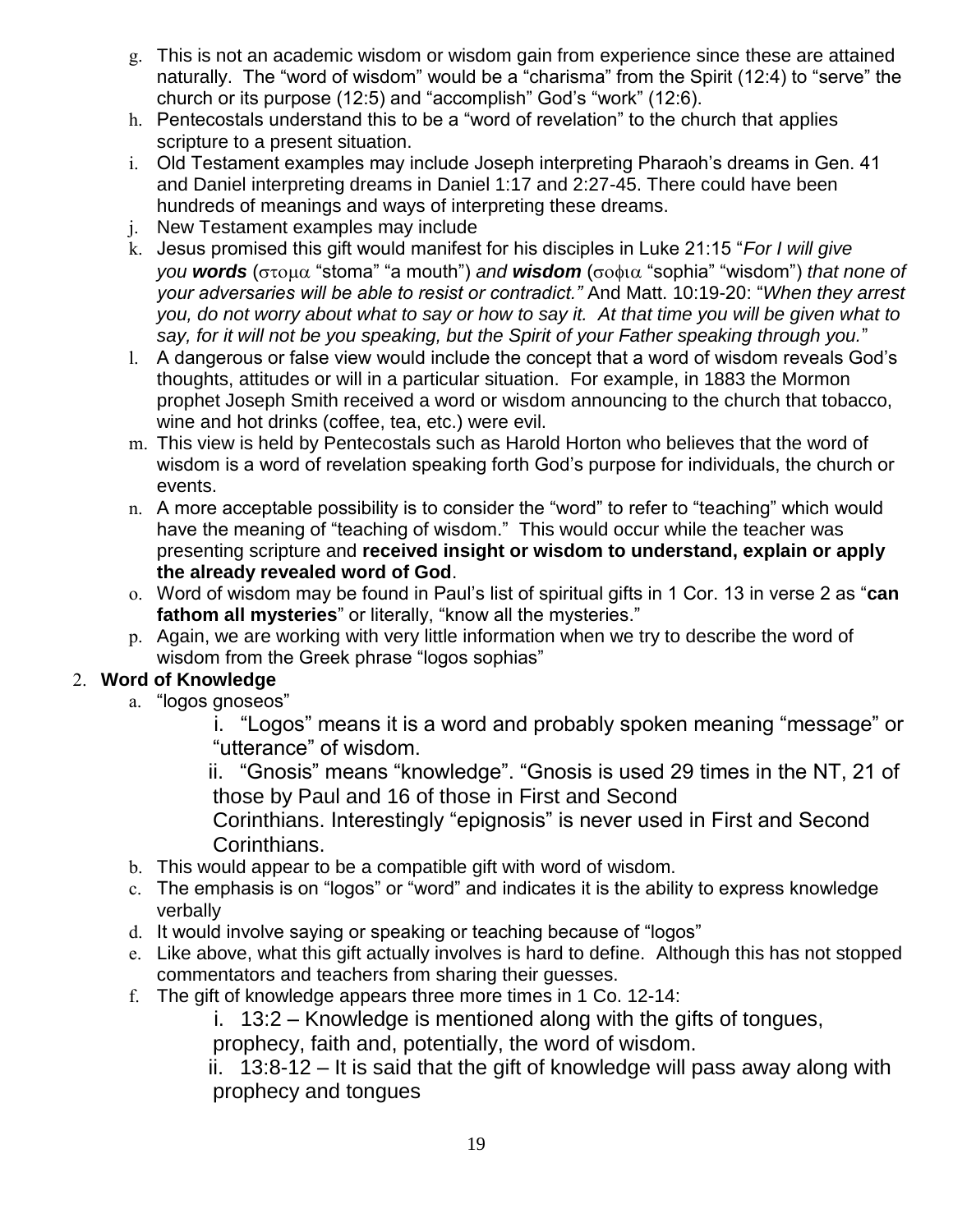iii. 14:6 – Knowledge is listed along with revelation (Word of wisdom, maybe), prophecy and word of instruction (gift of teaching?) as being a byproduct of tongues.

g. The **gift of knowledge** is the ability to assimilate and explain the practical working out of God's plan concerning natural things in the here and now. The**gift of wisdom** then would be the ability to explain mysteries that go beyond our natural world.

#### h. 3. **Faith**

- a. "pistis" means "faith"
- b. "faith" is followed by "gifts of healings" and "working of miracles"
- c. It is agreed universally that this is not the "faith" in Christ that leads to salvation.
- d. This is the faith that empowers someone to be used by the Holy Spirit to believe, perform or endure.
- e. This gift of faith goes beyond the normal and gives God a place in the human heart to perform a work through an individual
- f. It has been described as an invincible confidence." This of course, also goes beyond the normal development of one's faith from hearing and understanding the written word of God.

## 4. **Gifts of Healings**

- a. "charismata iamaton"
	- i. "charismata"
	- ii. "iamaton"
- b. Sin and sickness are related in the Hebrew scriptures just as sin and death are associated.
- c. An experience with sickness is an experience with sin either directly or indirectly.
	- i. Prayers for deliverance from sickness include a confession of sin
		- 1. Ps. 38:2-6
		- 2. Ps. 39:9-12
	- ii. Praise for deliverance from sickness include a recognition of having been forgiven
		- 1. Ps. 30:2-5
		- 2. Ps. 32:1-11
		- 3. Ps. 103:3
- d. OT prophecy promised that in the future when God dwelt in Zion that "No one living in Zion will say, 'I am sick; for the people who dwell there will have their sins forgiven." (Isaiah 33:24)
- e. Jesus began his ministry by going through out Galilee teaching, preaching and healing (Matt. 4:23). Then again in 8:16-17; 12:15-16; 15:29-31)
- f. Isaiah 61:1-2 promised the good news and the results of the Messiah's arrival and Jesus claimed this for himself in Luke 4:17-21
- g. The disciples were given the same ministry of healing in Matthew 10:1, 7-8 (Mark 6:7-12; Luke 9:1-6) during Jesus' ministry.
- h. The apostles continued to preach the good news and heal.
- i. 1 Corinthians 12:9, 28, 30 is the only place in the epistles that the gifts of healings are explicitly mentioned.
- j. James 5:13-16 describes the function of the elders of a local church to pray over and anoint with oil the weak or sick person. Again forgiveness of sins and healing are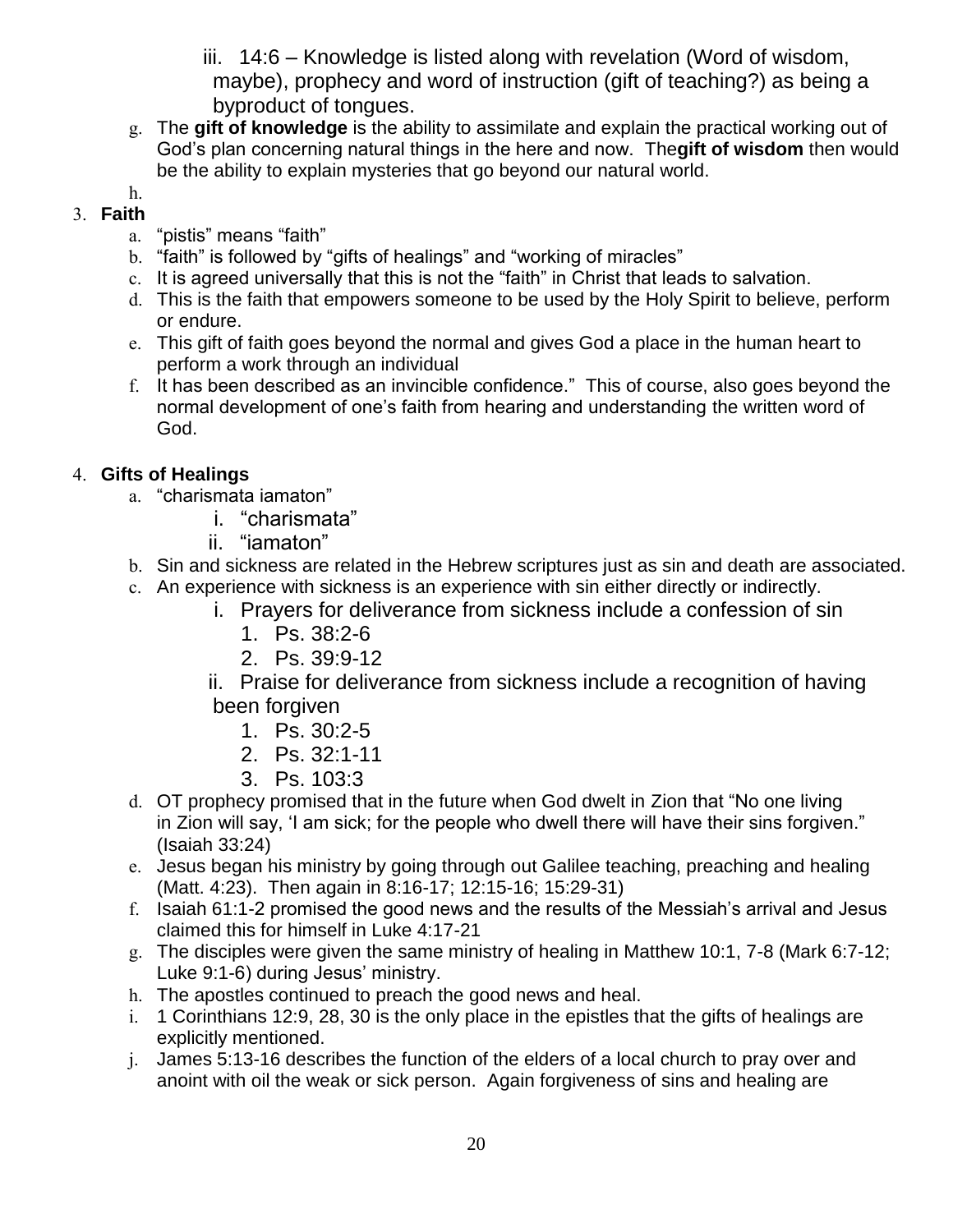associated with this event. But, it should be noted that James does not call this the "gift of healing" but refers to the prayer of faith.

- k. These are some of the ways healing occurred in the NT scriptures:
	- i. The teaching and preaching of the word brought healing (and salvation)
	- ii. The apostles were empowered with the gift of healing to draw attention to or confirm their message.
	- iii. The prayer of faith by the elders would raise the sick person up.
	- iv. The gift of healing was possessed by some but not all believers apparently beyond the scope of the apostles since Paul is listing it as a potential gift for the Corinthians.

#### 5. **Miraculous Powers**

- a. "energemata dynameon" or "operations or workings of powerful deeds"
	- i. "energemata"
	- ii. "dynameon" the root word "dyn" means "ability, capacity, power" and is used to translate the Hebrew word "gbr" which is used in the OT to convey the power of God to effect his will. (Note English word "dynamite")
- b. Miracles are listed separately from the gifts of healing possibly for these reasons:
	- i. Healings were permanent changes where a miracle could be a momentary suspending of the laws of nature.
	- ii. Healings are heavily connected with salvation but miracles could be for a variety of reasons: adjust a situation, assist a believer, convince a skeptic, bring judgment on a person or group, confirm a message, etc.
- c. Miracles are mentioned in the epistles:
	- i. 2 Corinthians 12:12
	- ii. Hebrews 2:4
	- iii. Galatians 3:5
	- iv. 1 Thessalonians 1:5 here the use of the phrase "God's power" indicates another aspect of God's miraculous power which is the changing of the human heart and nature. This is also mentioned in 1 Corinthians 1:5 where the Corinthians are told there faith did "not rest on men's wisdom but on God's power"

#### 6. **Prophecy**

- a. "prophetia"
- b. The concept that **prophecy** is a form of expositional preaching from the bible is a laughable position and clearly indicates that the person presenting this idea is neither practicing expositional preaching nor exegetical teaching.
- c. Biblical prophecy (OT and NT) is much more than predicting future events. Read the OT prophets and you will see they were speaking more to the people of their generation than they were about eschatological events. Most often when the OT prophets spoke of eschatological events it was to encourage or warn the people of their generation.
- d. The practice of prophecy has been recorded as early as 1800 BC in the Near East. It was also practiced in Babylon and Assyria. Homer (700's BC) mentions the practice of prophecy in Delphi (Apollo) and Dodona (Zeus) among the Greeks.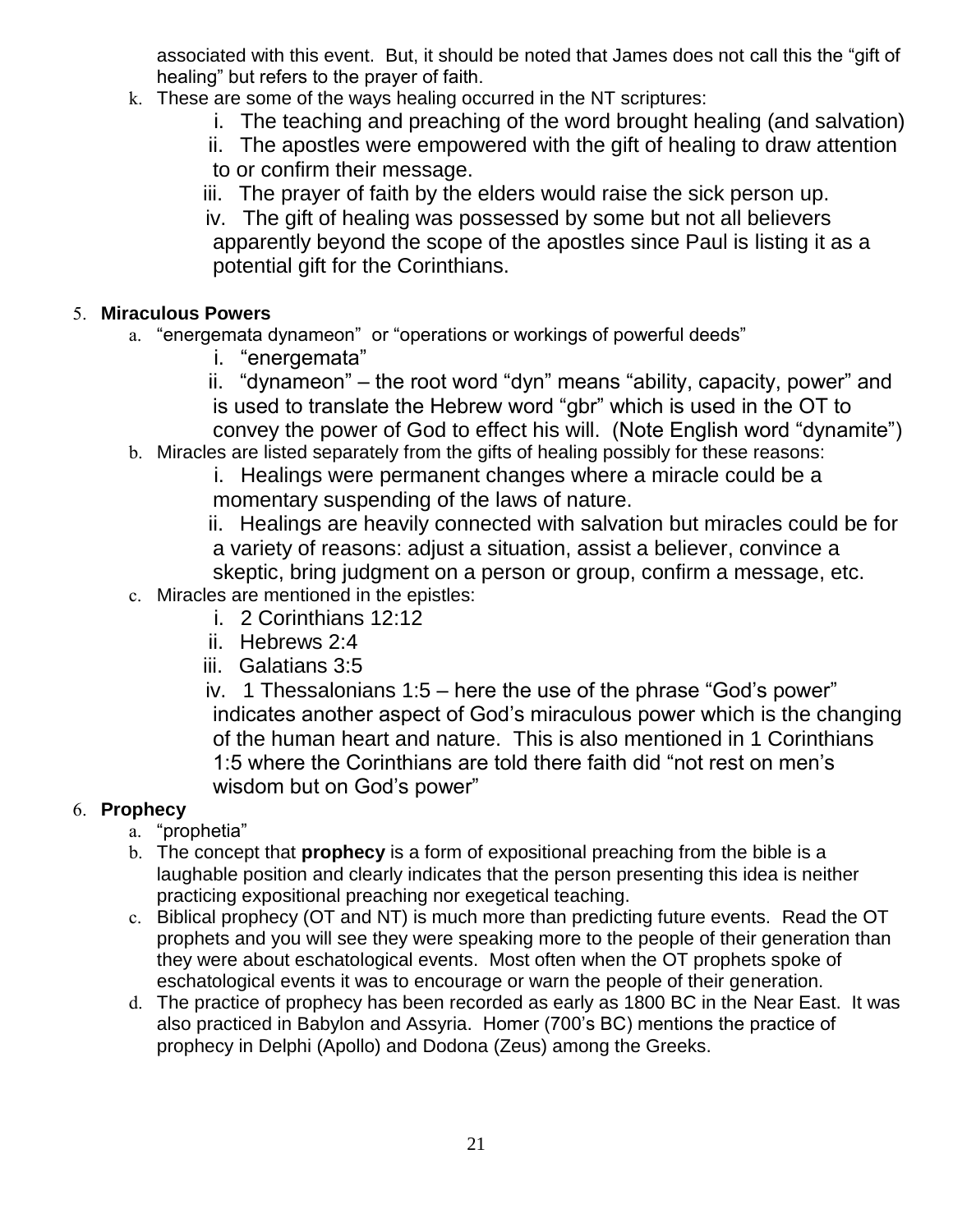#### Veiw Delphi photos

here: <http://holylandphotos.org/browse.asp?s=1,4,257,258>

- e. In Delphi two prophetesses worked fulltime for the multitudes who visited. The young virgins would sit on a tripod in a cave near the temple. Cave gases would surround the priestess. She would receive additional stimulus from chewed laurel leaves and a drink from the underground fountain. Soon the spirit of prophecy would come upon her and she would be overtaken with the spirit of Apollo. With her own voice and her own words the priestess/prophetess would express the non-verbal message given within her by Apollo. It was normal for these prophecies to be interpreted so that the individual who had come to worship at the temple and inquire of Apollo in the cave could understand the message. Many recorded questions and prophetic responses plus historical accounts of great men visiting this temple remain today.
- 7. **Discernings of Spirits**
- 8. **Kinds of Tongues**
- 9. **Interpretation of Tongues**

| The Multiple Lists of Spiritual Activities Fade into Each other as Gifts: |
|---------------------------------------------------------------------------|
| $12:8-10$                                                                 |
| message of wisdom                                                         |
| message of knowledge                                                      |
| faith                                                                     |
| gifts of healings                                                         |
| miraculous power<br>٠                                                     |
| prophecy<br>٠                                                             |
| distinguishing between spirits                                            |
| different kinds of tongues                                                |
| interpretation of tongues                                                 |
| 12:28-31                                                                  |
| apostles                                                                  |
| prophets                                                                  |
| teachers                                                                  |
| workers of miracles                                                       |
| gifts of healings                                                         |
| help others                                                               |
| gifts of administration                                                   |
| different kinds of tongues<br>٠                                           |
| 12:29-31                                                                  |
| apostles                                                                  |
| prophets                                                                  |
| teachers                                                                  |
| work miracles                                                             |